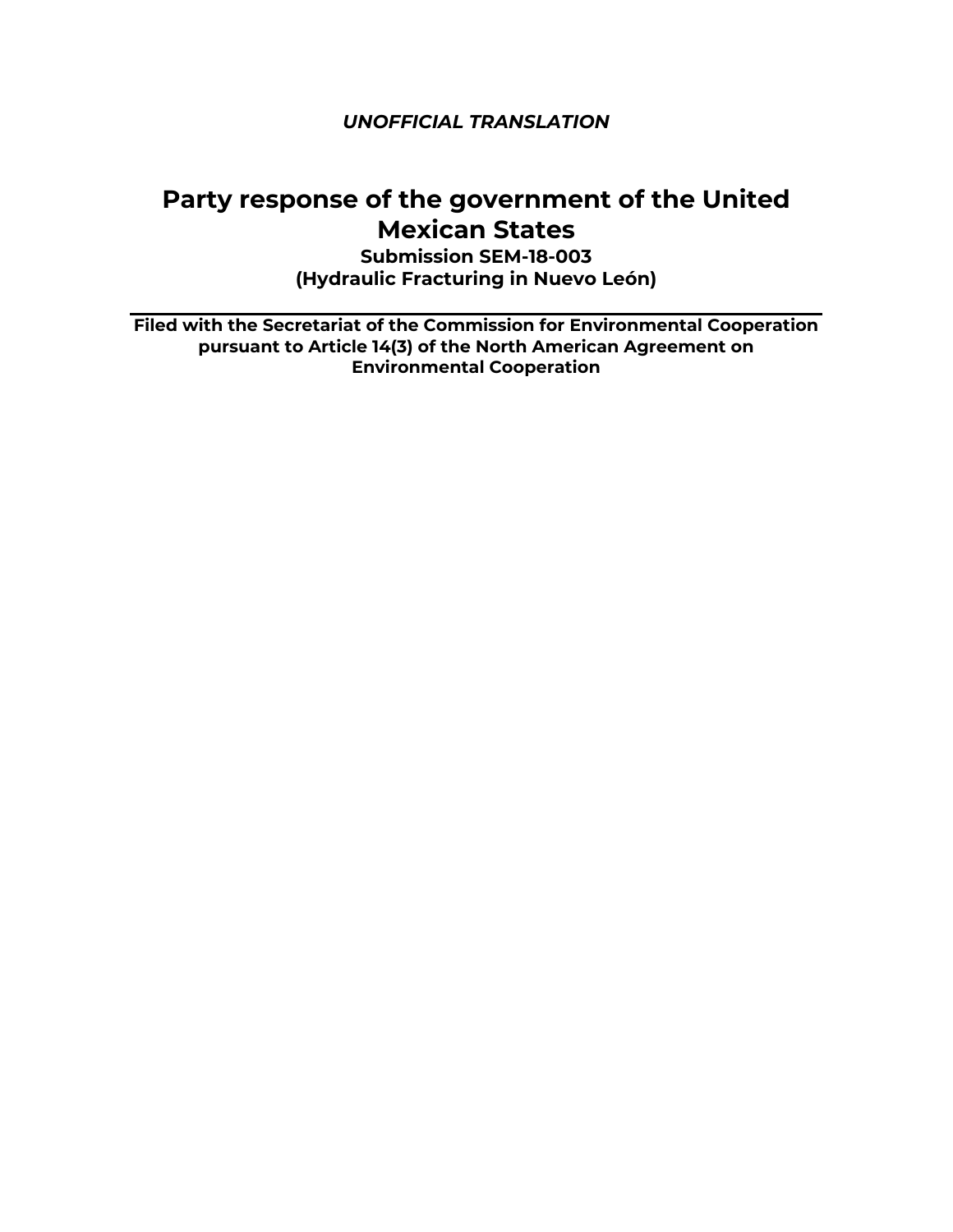# **I. INTRODUCTION**

On 3 October 2018, the Secretariat of the Commission for Environmental Cooperation (the "Secretariat" of the "CEC") received a submission from a person residing in Mexico (the "Submitter") under Article 14(1) of the North American Agreement on Environmental Cooperation (NAAEC), who invoked NAAEC Article 11(8)(a) in requesting the confidentiality of his personal information. The Submitter asserted that the government of Mexico failed to effectively enforce the environmental law in connection with the site restoration and abandonment subsequent to hydraulic fracturing that had taken place in the community of Hacienda El Carrizo, municipality of Los Ramones, Nuevo  $León<sup>1</sup>$  $León<sup>1</sup>$  $León<sup>1</sup>$ 

In its determination of 15 November 2018, the Secretariat notified the Submitter that the submission as filed did not meet the eligibility requirements of NAAEC Article 14(1), since it did not indicate the specific provisions of environmental law that the competent authorities allegedly failed to enforce and did not present information on communication of the matter to the competent Mexican authorities. Consequently, pursuant to paragraphs 6.1 and 6.2 of the *Guidelines for Submissions on Enforcement Matters under Articles 14 and 15 of the North American Agreement on Environmental Cooperation* (the "NAAEC Guidelines"), the Submitter was given 60 days in which to file a revised submission.

On 21 February 2019, the Secretariat received the revised submission, which, in addition to including the information required in the determination of 15 November 2018, added a second submitter, who also requested confidentiality under NAAEC Article 11(8)(a).<sup>[2](#page-1-1)</sup>

The Submitters asserted that Petróleos Mexicanos (PEMEX) "has been exploring for hydrocarbons in the area of 'Los Ramones' and at other sites in the state of Nuevo León," and that two wells, "Tangram 1" and "Nerita 1," were drilled in that area "to use hydraulic fracturing and explore for hydrocarbons."<sup>[3](#page-1-2)</sup> They likewise assert that "the manner in which the Mexican authorities approved hydraulic fracturing in this area illustrates the violation of Mexican environmental law"; specifically, they contend that the Ministry of the Environment and Natural Resources (*Secretaría de Medio Ambiente y Recursos Naturales—*Semarnat) did not require PEMEX "to comply with the requirement to produce an environmental impact statement (EIS)," or, if one was in fact produced, did not enforce compliance with the corresponding mitigation measures.<sup>[4](#page-1-3)</sup>

Of the provisions to which the Submitter refers, the Secretariat retained the following legal provisions for review as part of this submission process:

<span id="page-1-0"></span><sup>1</sup> SEM-18-003 *(Hydraulic Fracturing in Nuevo León)*, Article 14(1) Determination, 8 May 2019 ("Article 14(1) Determination") at par. 2, online at [http://www.cec.org/sites/default/files/submissions/2016\\_2020/16-det\\_es.pdf](http://www.cec.org/sites/default/files/submissions/2016_2020/16-det_es.pdf) (viewed March 2020).

<span id="page-1-1"></span><sup>2</sup> *Ibid.,* par. 3-4.

<span id="page-1-2"></span><sup>3</sup> *Ibid.*

<span id="page-1-3"></span><sup>4</sup> *Ibid.,* par. 5.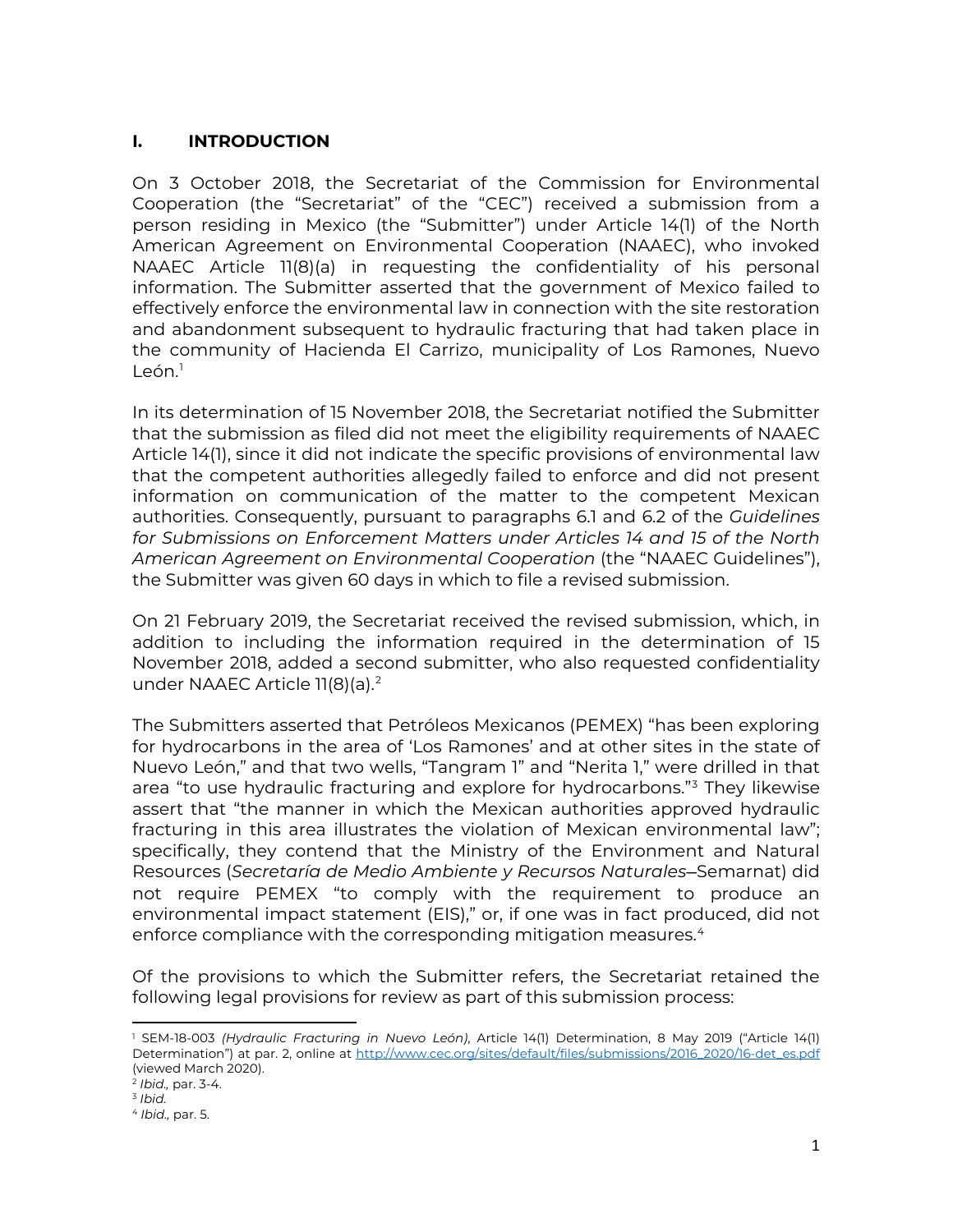# **A) Environmental impact assessment**

• Article 28 paragraphs I and XIII of the Mexican Environmental Protection Act (*Ley General del Equilibrio Ecológico y la Protección al Ambiente*—LGEEPA) as regards the obligation to file an EIS before a project is approved.

# **B) Responsibility for environmental harm and establishment of safety measures**

- Article 10 of the Federal Environmental Responsibility Act (*Ley Federal de Responsabilidad Ambiental—*LFRA) and LGEEPA Article 15 paragraphs II and IV in relation to the alleged responsibility of PEMEX for environmental harm, and
- LGEEPA Article 170, authorizing Semarnat to apply safety measures.

# **C) Water quality**

- LGEEPA Article 88 paragraph III on sustainable water use;
- LGEEPA Article 122, applicable to control of wastewater;
- Article 91 of the Regulation to the Mexican Integrated Waste Prevention and Management Act (*Reglamento de la Ley General para la Prevención y Gestión Integral de los Residuos*—LGPGIR Regulation), which requires that wastewater be discharged into geologically stable formations, and
- Articles 8, 16, and 18 of the Guidelines applicable to the prevention of subsoil and aquifer contamination ("Contamination Prevention Guidelines").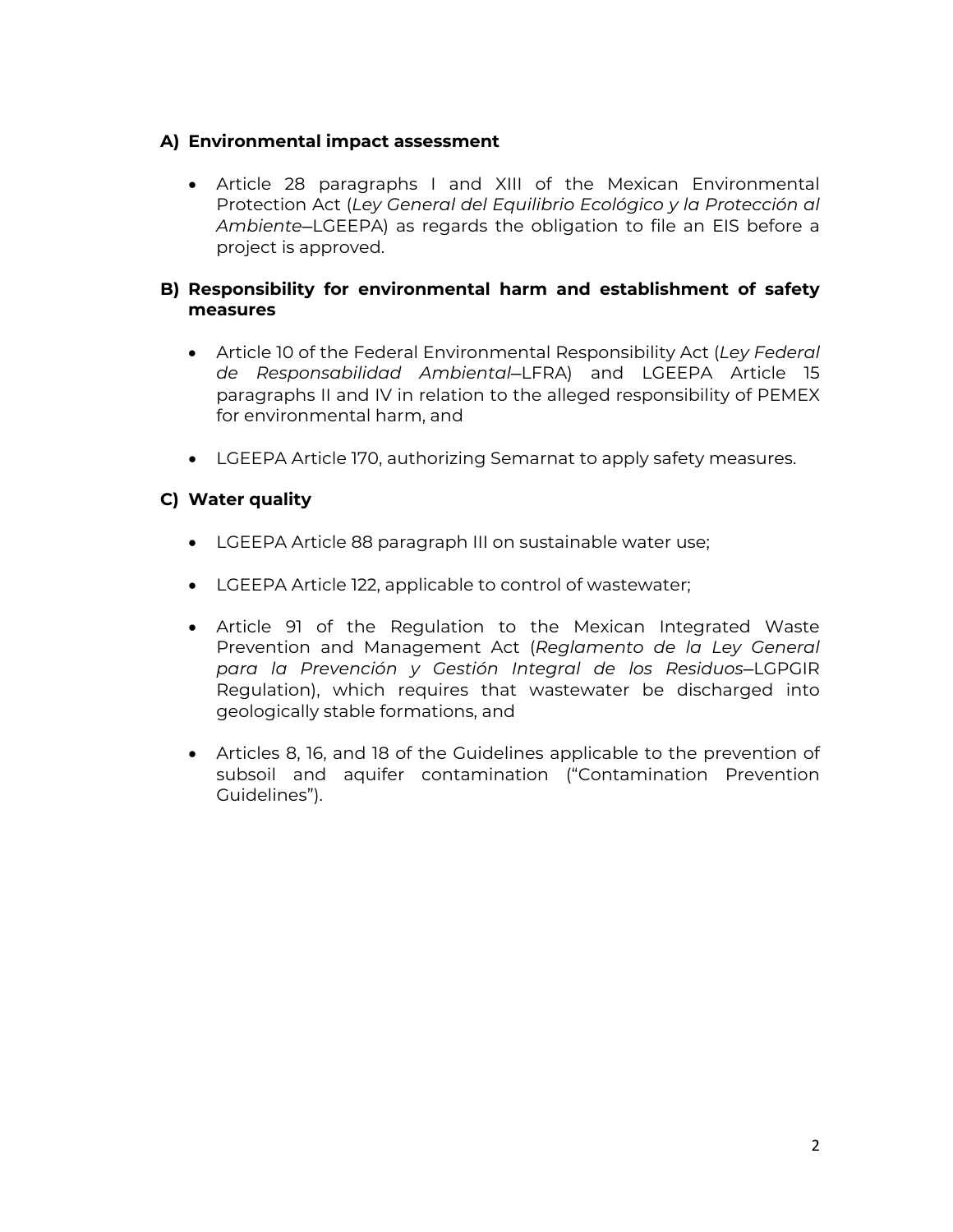# **II. GENERAL ISSUES**

## **a) Environmental law**

As the Secretariat notes in its determination, submission SEM-18-003 (*Hydraulic Fracturing in Nuevo León*) revolves around issues relating to environmental impact assessment (EIA), prevention and control of the pollution of water and aquatic ecosystems, adequate management of wastewater discharges from hydraulic fracturing activities, hazardous waste management, and establishment of safety measures and sanctions.

# **b) Considerations on the eligibility of the submission under NAAEC Articles 14(1)(c) and (e) and 14(2)(a) as well as Article 5.3 of the Guidelines.**

The Secretariat, in its determination of 21 February 2019, found that the revised submission meets the eligibility requirements of NAAEC Article 14(1) and requested a response from the government of Mexico pursuant to Article 14(2).

However, a perusal and analysis of the submission, its appendices, and the Secretariat's determination shows that the submission should not have been allowed because it does not meet the requirement of Article 14(1)(c), the criterion of 14(2)(a), and the provision of Article 5.3 of the Guidelines, which, for greater clarity, are transcribed below:

#### **North American Agreement on Environmental Cooperation**

#### **Article 14. Submissions on Enforcement Matters**

1.The Secretariat may consider a submission from any non-governmental organization or person asserting that a Party is failing to effectively enforce its environmental law, if the Secretariat finds that the submission:…

(c) provides sufficient information to allow the Secretariat to review the submission, including any documentary evidence on which the submission may be based;…

(e) indicates that the matter has been communicated in writing to the relevant authorities of the Party and indicates the Party's response, if any; and…

2. Where the Secretariat determines that a submission meets the criteria set out in paragraph 1, the Secretariat shall determine whether the submission merits requesting a response from the Party. In deciding whether to request a response, the Secretariat shall be guided by whether:

(a) the submission alleges harm to the person or organization making the submission;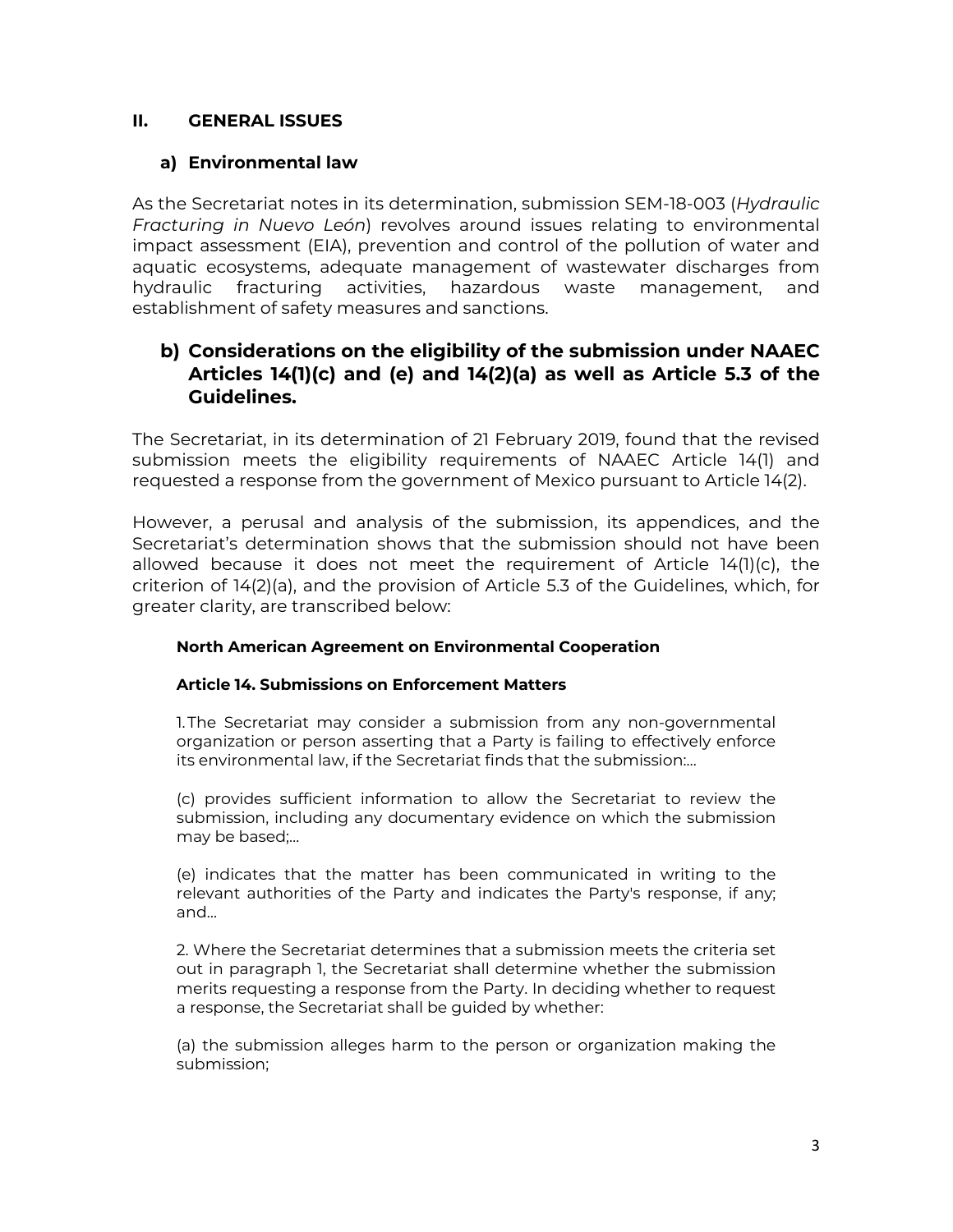#### *Guidelines for Submissions on Enforcement Matters under Articles 14 and 15 of the North American Agreement on Environmental Cooperation*

5. What criteria must a submission address?

5.3. Submissions must contain a succinct account of the facts on which such an assertion is based and must provide sufficient information to allow the Secretariat to review the submission, including any documentary evidence on which the submission may be based.

It is evident from these legal provisions that, when considering the eligibility of submissions, the Secretariat must ascertain that a submission presents sufficient information and includes evidence in support of the Submitters' assertions. The supporting documents attached to the submission, addressed to the Monterrey Water and Sewer Department (*Dirección de Agua y Drenaje de Monterrey*); the Río Bravo Watershed Agency Branch (*Dirección General del Organismo de Cuenca de Río Bravo*—DGOCRB) of the National Waters Commission (*Comisión Nacional del Agua*—Conagua), and the Semarnat office in the state of Nuevo León, as well as the submission itself, state as follows:

We commissioned a professional water test and it was found that even the water samples that appeared to be clean had high levels of salt and other substances. For this reason, we were told that the water is definitely not potable (attached is a copy of the results). We will not know whether fracking had anything to do with this contamination until more samples are tested<sup>[5](#page-4-0)</sup>

There is no information to be derived from a perusal and analysis of the described documents in relation to the sampling location, source, or collection and preservation procedure for the sample submitted for water quality testing. Therefore, it cannot be considered valid unless proof is provided that the procedure was conducted in accordance with the provisions of paragraph 7 of Mexican Official Standard (*Norma Oficial Mexicana*) NOM-230-SSA1-2002, *Environmental Health — Water for human use and consumption, sanitary requirements to be met for public and private water supply systems during water management — Sanitary procedures for sampling.*[6](#page-4-1) These standards, applicable throughout the nation's territory, regulate the sanitary sampling procedure for water quality testing, which bears a strict relationship to the matter raised by the submission.

This point is emphasized because of the critical importance of sample collection and preservation procedures; to wit, the possibility of determining the causes of contamination and avoiding transportation-related errors is contingent on these procedures. Thus, based on the Submitters' statements, it is not possible

<span id="page-4-1"></span><span id="page-4-0"></span><sup>5</sup> Article 14 Submission, 21 February 2019 ("Submission"), at 5, online at [http://www.cec.org/sites/default/files/submissions/2016\\_2020/08-rsub\\_public.pdf](http://www.cec.org/sites/default/files/submissions/2016_2020/08-rsub_public.pdf) (viewed March 2020). <sup>6</sup> Ministry of Health, Mexican Official Standard NOM-230-SSA1-2002, *Environmental Health — Water for human use and consumption — Sanitary requirements to be met by public and private water supply systems during water management — Sanitary procedures for sampling,* 2 July 2005, online at <http://www.salud.gob.mx/unidades/cdi/nom/230ssa102.html> (viewed March 2020).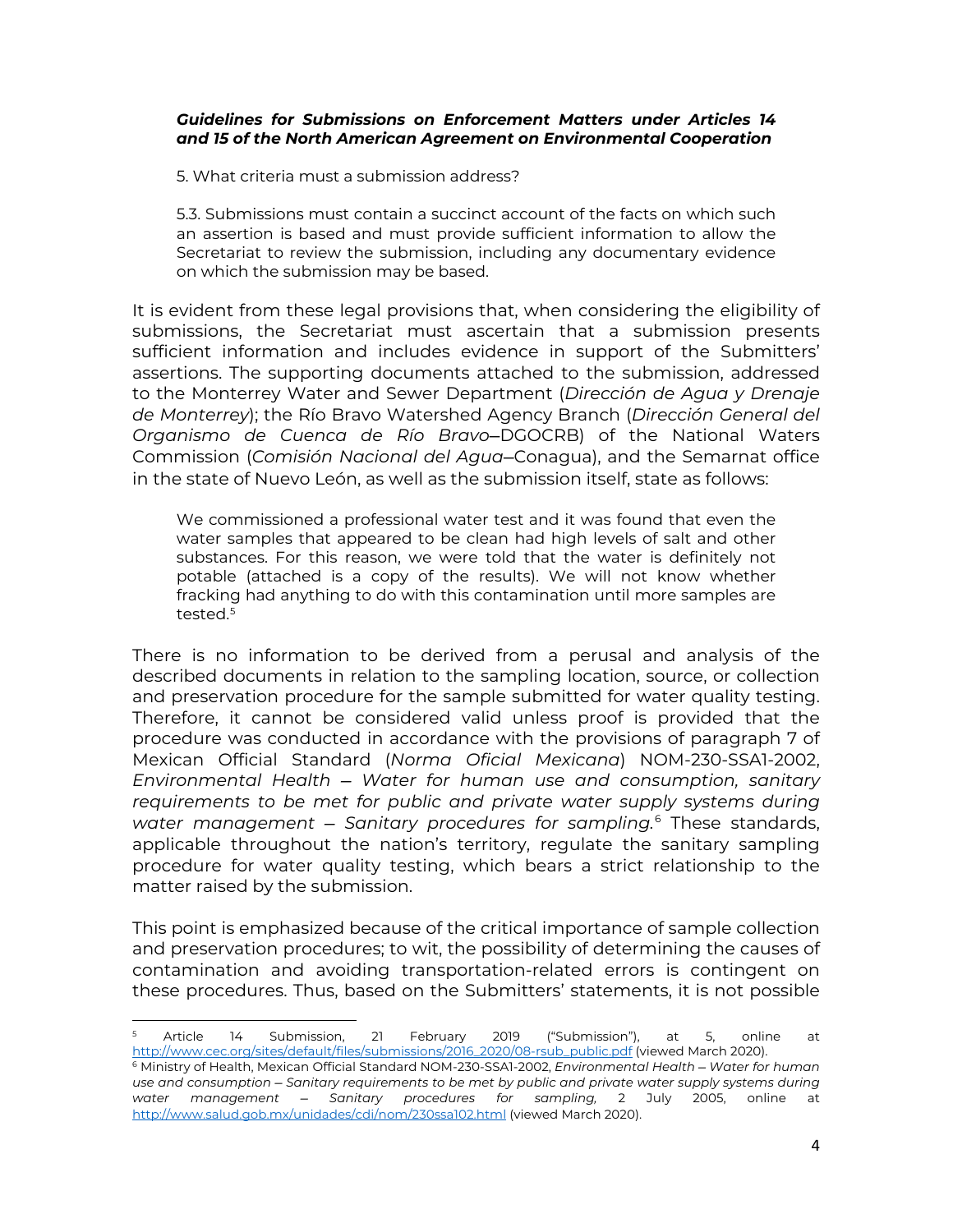to correlate the alleged contamination of the water sample submitted for quality testing with the drilling of the "Tangram I" and "Nerita I" wells, located in the municipalities of La China and Los Ramones, Nuevo León, primarily because the wells in question are located 19 and 6 km, respectively, from the community of Hacienda El Carrizo.[7](#page-5-0)

Similarly, there is no evidence in the documents provided by the Submitters as to the quality and quantity of water existing prior to the drilling of the "Tangram I" and "Nerita I" wells, since the result associated with the availability and alleged contamination of the water could have been caused by any number of activities taking place in the vicinity or in the community. As stated in the submission itself, the community uses the available water resources for activities relating to ranching and agriculture, which might also have a considerable effect on water quality and quantity in the area.<sup>[8](#page-5-1)</sup>

Finally, pursuant to Article 14(2)(a), the Secretariat must consider, prior to requesting a response from the Party, whether harm is alleged to the person or organization making the submission. It is evident from a perusal and analysis of the submission and its appendices that the Submitters do not demonstrate the impact they suffered as a consequence of the drilling of the "Tangram I" and "Nerita I" wells, since the only allegations of alleged harm consist of increased seismicity in the municipalities of Los Ramones and water scarcity; however, no documents are provided to demonstrate a causal nexus between this harm and any action or omission on the part of PEMEX.

It is true that the authority can assess the question of causality by means of administrative or judicial proceedings, as in the case of the citizen complaint procedure, in which ASEA, by the powers it holds under the law, can gather the evidence necessary to demonstrate the existence of a relationship between the exploratory work done in the "Tangram I" and "Nerita I" wells and these environmental harms. However, as discussed below, there is currently a pending citizen complaint, meaning that sufficient evidence to determine the existence of any action or omission on the part of any authority has yet to be found.

Therefore, it may be concluded that the submission does not meet the requirements of Article 14(1)(c) and (e), the criterion of Article 14(2)(a), and the provision of paragraph 5.3 of the Guidelines, since the Submitters do not provide documentary evidence showing that they applied to the relevant domestic bodies for a finding of environmental responsibility on the part of PEMEX under LFRA Article 10. In short, the Submitters have not demonstrated that the adduced harm has actually had an impact upon them.

# **c) Pending administrative proceedings**

<span id="page-5-0"></span><sup>7</sup> National Industrial Security and Environmental Protection Agency for the Hydrocarbon Sector, file no. ASEA/UAJ/004/2020, 16 January 2020, at 4.

<span id="page-5-1"></span><sup>8</sup> Submission at 8.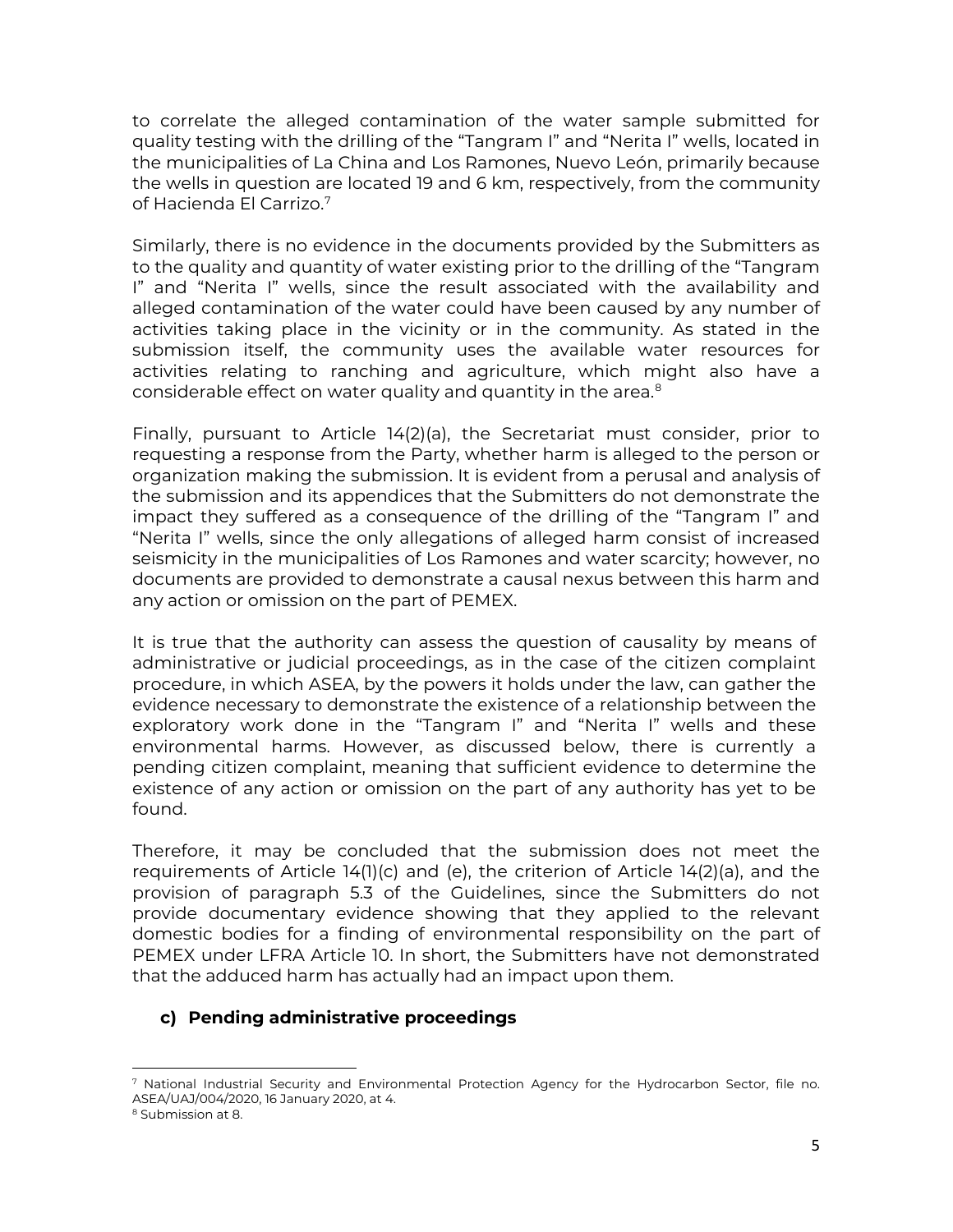File number *IConfidential information withheld pursuant to Article 113 paragraph XI of the Mexican Transparency and Access to Information Act],* issued by the National Industrial Security and Environmental Protection Agency for the Hydrocarbon Sector (*Agencia Nacional de Seguridad Industrial y de Protección al Medio Ambiente en el Sector de Hidrocarburos*—ASEA), states that ... *[Confidential information* withheld *pursuant to Article 113 paragraph XI of the Mexican Transparency and Access to Information Act],* allowed for investigation on *[Confidential information pursuant to Article 113 paragraph XI of the Mexican Transparency and Access to Information Act], the citizen complaint ... [Confidential information withheld pursuant to Article 113 paragraph XI of the Mexican Transparency and Access to Information Act]*, in relation to the probable environmental impact caused by the drilling of the "Tangram I" and "Nerita I" wells, using the hydraulic fracturing technique, by PEMEX in the community of El Carrizo, municipality of Los Ramones, Nuevo León. **(CONFIDENTIAL APPENDIX 1)**

*... [Confidential information withheld pursuant to Article 113 paragraph XI of the Mexican Transparency and Access to Information Act]*

Finally, a perusal and analysis of citizen complaint *... [Confidential information withheld pursuant to Article 113 paragraph XI of the Mexican Transparency and Access to Information Act],* shows that the facts asserted in regard to alleged environmental impact coincide as to the possible causes and the probably responsible agent. For this reason, the Secretariat is exhorted to terminate this submission process pursuant to NAAEC Article 14(3)(a), since the citizen complaint being heard in file on *... [Confidential information withheld pursuant to Article 113 paragraph XI of the Mexican Transparency and Access to Information Act],* is considered an administrative proceeding in accordance with NAAEC Article 45(3)(a).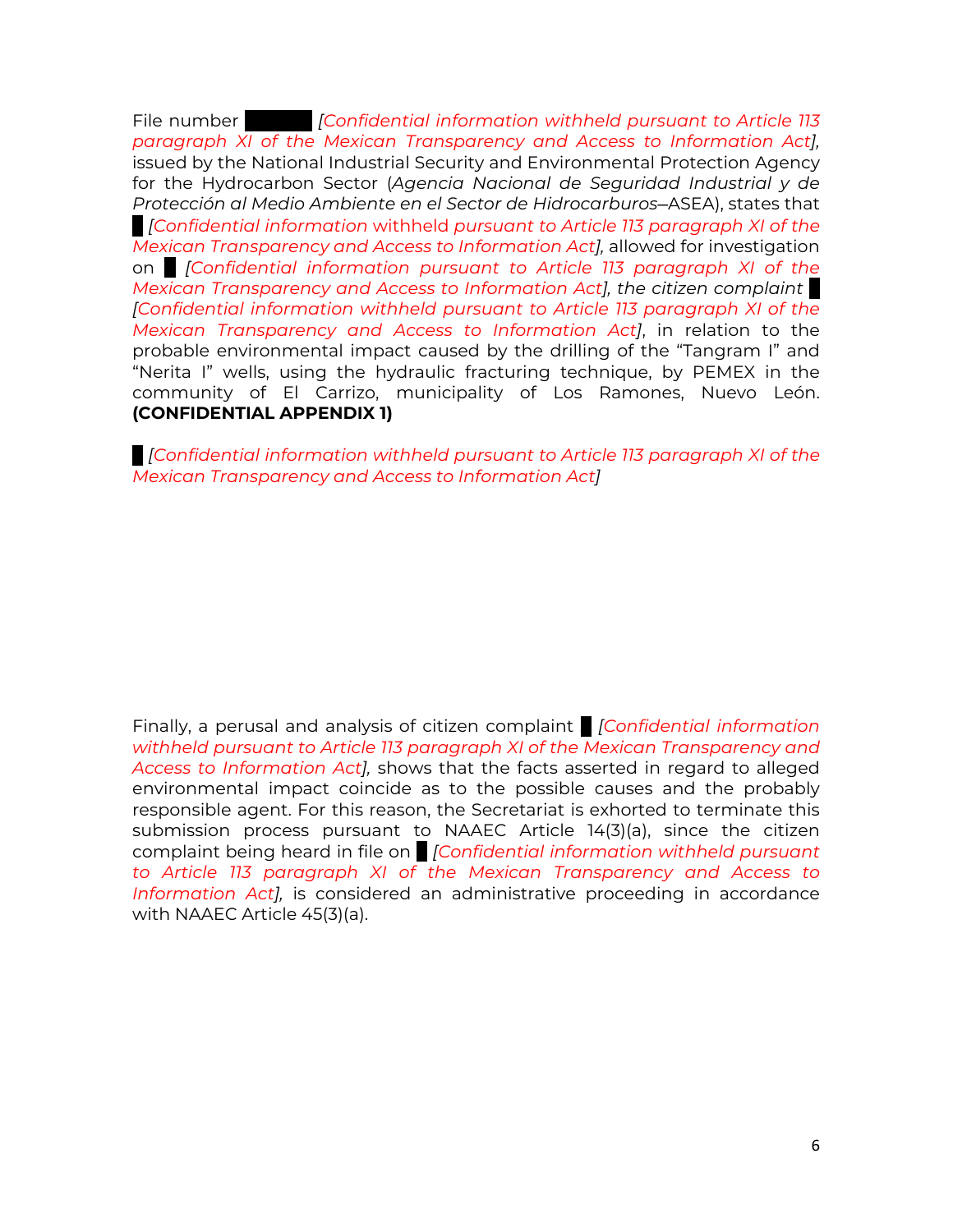### **III. ANALYSIS OF THE SECRETARIAT'S DETERMINATION**

#### **A) Environmental impact assessment**

In relation to the alleged violation of LGEEPA Article 28 paragraphs I and XIII, the Submitters contend that "the LGEEPA regulates the constitutional provisions relating to the preservation, protection, and restoration of the ecology"[9](#page-7-0) and that "among its objectives are 1) achieving sustainable development; 2) preventing and controlling air, water, and soil pollution; 3) establishing the powers of municipalities, states, and the federation, and 4) establishing the EIA procedure and the criteria that the authorities must observe when assessing projects."[10](#page-7-1)

In this regard, the Secretariat noted that, for the review of this submission, only paragraphs I and XIII of LGEEPA Article 28, plus the second and third unnumbered paragraphs, would be considered, given that the activities addressed in the submission have to do with the petroleum industry and correspond to matters under federal jurisdiction.<sup>[11](#page-7-2)</sup>

For greater clarity, these paragraphs read as follows:

**Article 28.** Environmental impact assessment is the procedure whereby the Ministry establishes the conditions governing the execution of those works and activities that may cause ecological imbalance or exceed the limits and conditions set forth in the applicable provisions for the protection of the environment and the preservation and restoration of ecosystems, with a view to preventing or minimizing the negative effects of such works and activities on the environment. To that end, in those cases determined by the Regulation issued for that purpose, anyone seeking to carry out any of the following works or activities shall require prior environmental impact authorization from the Ministry:

I. Hydraulic works, roads, oil pipelines, gas pipelines, coal pipelines, and multi-use pipelines;…

XIII. Works or activities corresponding to matters under federal jurisdiction that may cause grave and irreparable ecological imbalance or harm to public health or ecosystems, or that may exceed the limits and conditions set out in the legal provisions governing the preservation of ecological balance and the protection of the environment.

On another note, and as the Secretariat observes, the federal government has jurisdiction over EIA in the hydrocarbon sector pursuant to LGEEPA Article 28 paragraphs I and and to Article 5(C) and (D) subparagraphs I, IV, and VI. In the present case, Semarnat, acting through its Environmental Impact and Risk Branch (*Dirección General de Impacto y Riesgo Ambiental*—DGIRA), had responsibility for processing and ruling on the regional modality of the EIS and

<span id="page-7-0"></span><sup>9</sup> *Ibid.*

<span id="page-7-1"></span>*<sup>10</sup> Ibid.*

<span id="page-7-2"></span><sup>&</sup>lt;sup>11</sup> Article 14(1) Determination at par. 19.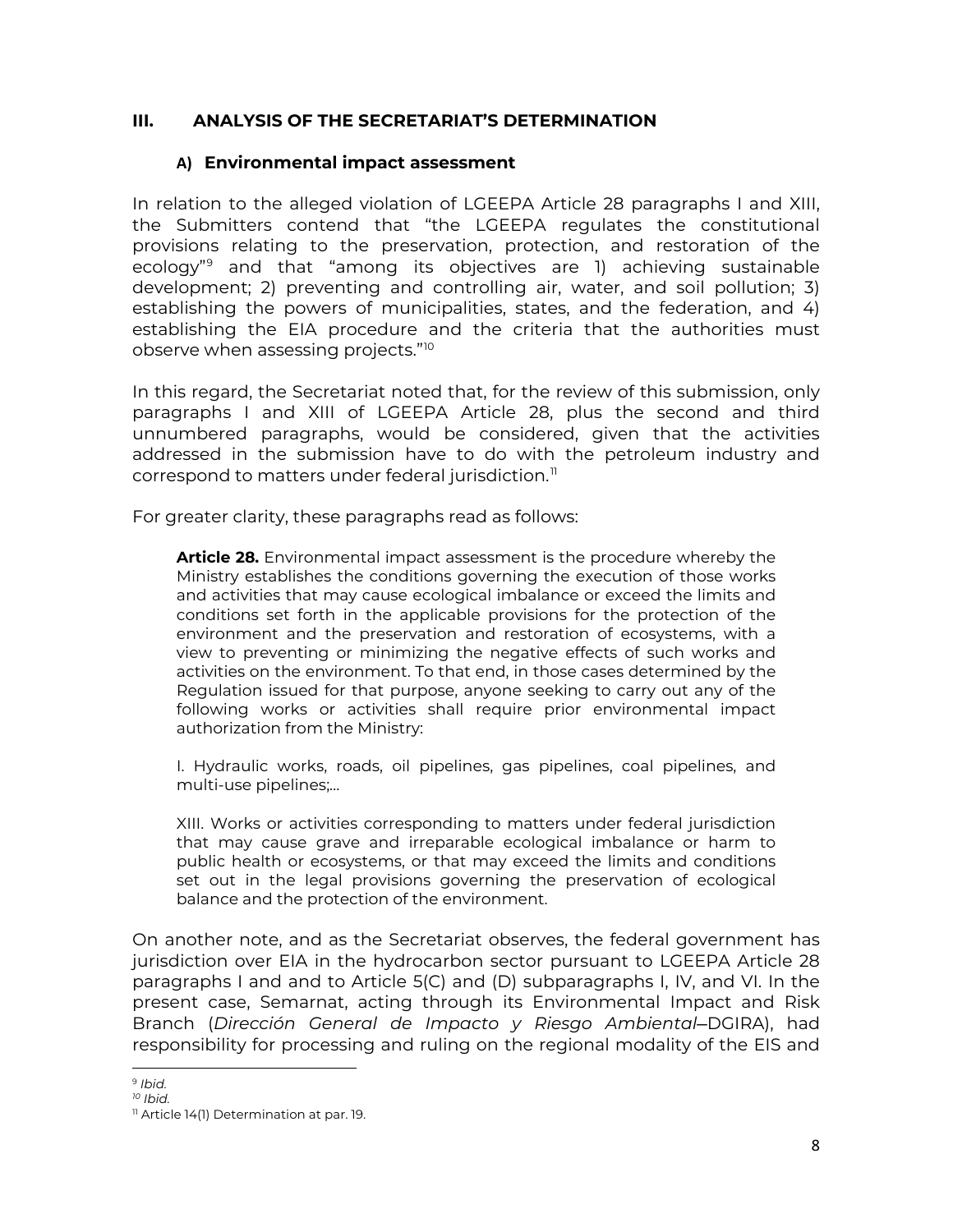the risk study for the Comprehensive Burgos Watershed Project 2004–2022 (*Proyecto Integral Cuenca de Burgos 2004-2022,* the "Project") submitted by PEMEX on 10 March 2004 and registered under number 28TM2004X0006 **(APPENDIX 2).** On 11 March 2004, pursuant to LGEEPA Article 34 paragraph I, Semarnat published a new entry for the project, submitted to EIA by PEMEX, in its Ecological Gazette and on its portal at [http://www.semarnat.gob.mx/wps/portal.](http://www.semarnat.gob.mx/wps/portal)

For purposes of joint assessment of the project, from 20 [sic: 10] to 15 March 2004, by means of various memoranda, various bodies were requested to assign technical representatives for participation. These bodies included the National Protected Natural Areas Commission (*Comisión Nacional de Áreas Naturales Protegidas—*Conanp), the National Biodiversity Commission (*Comisión Nacional de Biodiversidad—*Conabio), the Environmental Policy and Regional and Sectoral Integration Division (*Dirección de Política Ambiental e Integración Regional y Sectorial*—DGPAIRS), the Forests and Soils Management Branch (*Dirección General de Gestión Forestal y de Suelos*—DGGFS), the Environmental Statistics and Information Branch (*Dirección General de Estadística e Información Ambiental—*DGEIA), and the Air Quality Management Branch (*Dirección General de Gestión de Calidad del Aire*—DGGCA). On 13 April 2004, opinions on the project were solicited from the Tamaulipas State Ministry of Urban Development and Ecology (*Secretaría de Desarrollo Urbano y Ecología*), the Coahuila State Ecology Branch (*Dirección General de Ecología*), and the Nuevo León State Environmental and Natural Resource Protection Agency Branch (*Dirección General de la Agencia de Protección al Ambiente y Recursos Naturales*).

The study area submitted by PEMEX in the EIS is situated in the northern part of the states of Tamaulipas, Nuevo León, and Coahuila, and its boundaries were delimited as follows: It is bounded to the north by the international border with the United States of America, to the east by the coastline, and to the south and west, occupying an area of 40,292.34 km², by the following coordinates:

| Point          | Longitude   | Latitude    |
|----------------|-------------|-------------|
|                | (UTM)       | (UTM)       |
|                | 387600,1909 | 3116406,945 |
| $\overline{2}$ | 387592.1687 | 3111310,856 |
| 3              | 387085,0284 | 3105750.439 |
| 4              | 388102,2855 | 3087448,845 |
| 5              | 388101,5238 | 3081784.845 |
| 6              | 388903.1439 | 3069334.11  |
| 7              | 389623,1259 | 3059956,742 |
| 8              | 389629,5708 | 3054780,031 |
| 9              | 390154.2949 | 3047699,686 |
| 10             | 391655.4404 | 3037107,323 |
| 11             | 392174,3356 | 3032450,928 |
| 12             | 393745,2995 | 3025134.212 |
| 13             | 396250,7191 | 3014623,909 |
| 14             | 397249,0206 | 3011625,519 |
| 15             | 398794,0636 | 3008531.912 |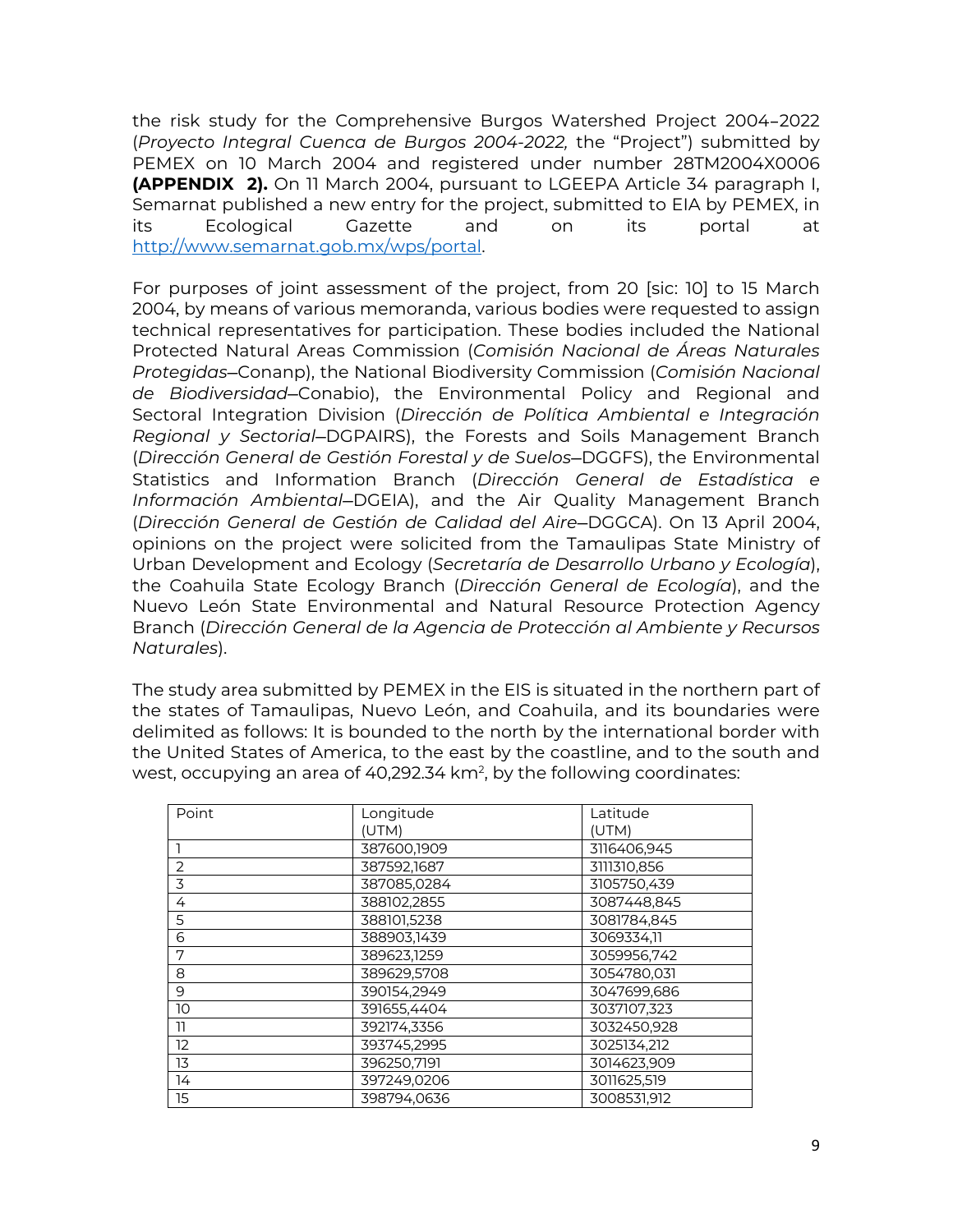| 16              | 399802,4378 | 3004468,08  |
|-----------------|-------------|-------------|
| 17              | 401538,899  | 3000991,804 |
| 18              | 404208,7599 | 2991061,375 |
| 19              | 407545,817  | 2978587,472 |
| 20              | 410934,1027 | 2965968,163 |
| $\overline{21}$ | 414954,3463 | 2950981,62  |
| 22              | 417682,7714 | 2940823,426 |
| 23              | 419227,2438 | 2936836,703 |
| 24              | 423676,8392 | 2928204,679 |
| $\overline{25}$ | 427678,1203 | 2920513,909 |
| 26              | 429670,0752 | 2917648,788 |
| 27              | 429774,3208 | 2917543,374 |
| $\overline{28}$ | 431801,9911 | 2901280,398 |
| 29              | 433015,3039 | 2891564,42  |
| 30              | 433368,8872 | 2875720,574 |
| $\overline{31}$ | 433842,5494 | 2853932,427 |
| 32              | 434068,5298 | 2843605,225 |
| 33              | 438938,9077 | 2828676,238 |
| $\overline{34}$ | 442484,011  | 2817784,274 |
| $\overline{35}$ | 442703,6087 | 2817146,846 |
| 36              | 444181,8735 | 2813988,262 |
| $\overline{37}$ | 446166,6796 | 2811155,28  |
| $\overline{38}$ | 448655,0285 | 2808664,658 |
| 39              | 449635,5248 | 2807941,166 |
| 40              | 450816,4024 | 2807086,879 |
| $\overline{4}$  | 477188,6293 | 2790089,931 |
| 42              | 497044,4569 | 2777305,858 |
| 43              | 526639,1458 | 2764454,02  |
| 44              | 548777,7886 | 2754848,497 |
| 45              | 553628,0835 | 2750693,326 |
| 46              | 554225,6118 | 2750271,873 |
| 47              | 556501,49   | 2748679,256 |
| 48              | 559659,8048 | 2747212,672 |
| 49              | 562997,4313 | 2746310,318 |
| 50              | 565457,5711 | 2746194,239 |
| 51              | 568187,3278 | 2746058,634 |
| $\overline{52}$ | 572786,6528 | 2745609,769 |
| 53              | 572746,7474 | 2726798,426 |
| 54              | 572730,0798 | 2709587,071 |
| 55              | 604991,0512 | 2709841,535 |
| 56              | 615775,8262 | 2709917,018 |

On 28 September 2004, further to the assessment conducted by the DGIRA, the project was declared environmentally viable and the EIS submitted by PEMEX was given conditional approval **(APPENDIX 2).**

Subsequently, further to the creation of the ASEA,<sup>[12](#page-9-0)</sup> in 2015, all hydrocarbonsector-related proceedings and files were transferred from Semarnat to this new agency. For this reason, in order to be able to issue this party response, the assistance of ASEA was requested; more specifically, the agency was asked to

<span id="page-9-0"></span><sup>&</sup>lt;sup>12</sup> The agency was created on 2 March 2015 further to Transitory Article 19 of the Energy Reform, which mandated development of the foundations for the creation of a government agency responsible for regulating and supervising the facilities and activities of the hydrocarbon sector in the areas of industrial safety, operating safety, and environmental protection.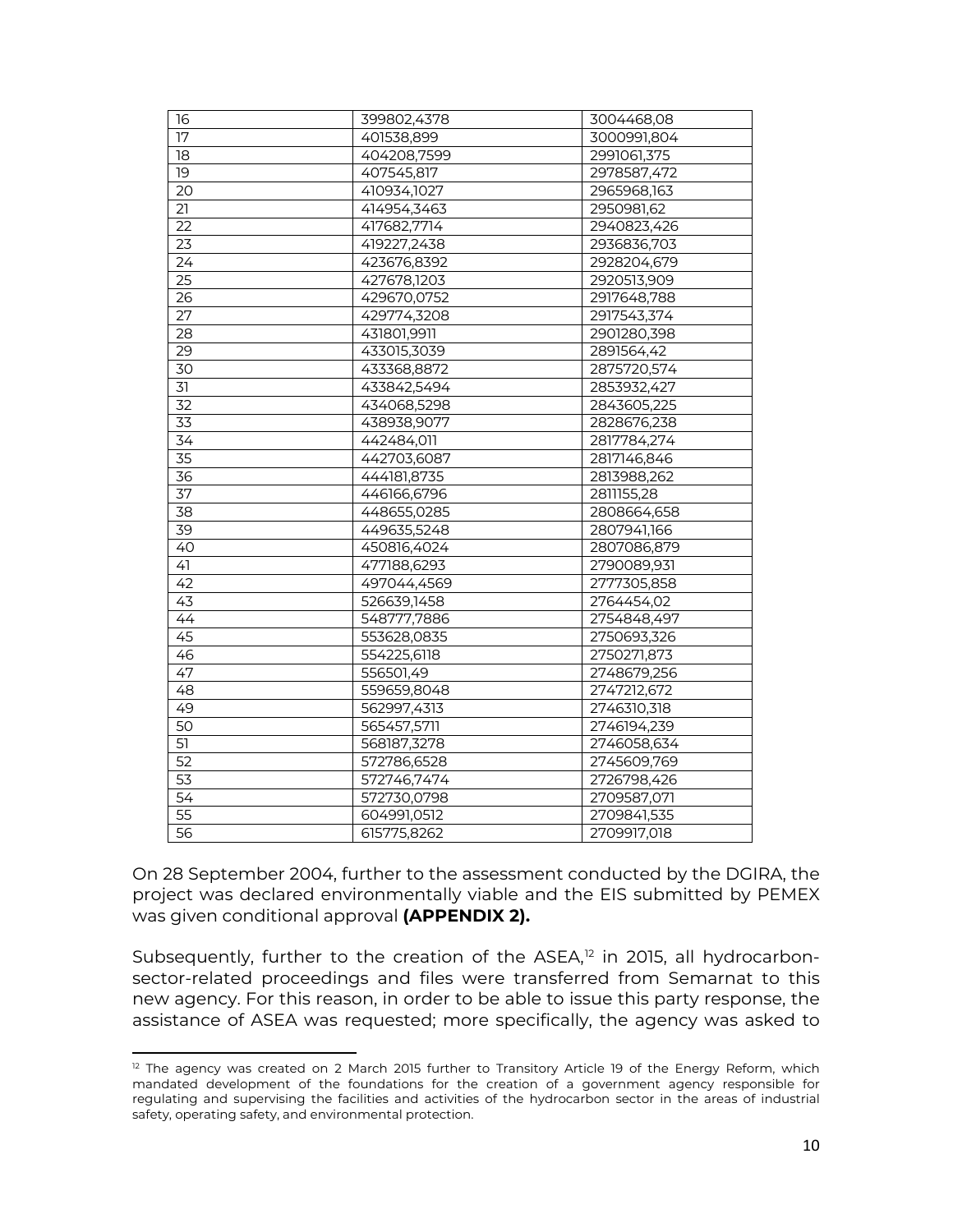provide any information in its possession relating to the submission. This request was addressed in file no. *... [Confidential information withheld pursuant to Article 113 paragraph XI of the Mexican Transparency and Access to Information Act]*. **(APPENDIX 3),** informing Semarnat of the physical existence of the files relating to the environmental impact approval (*autorización de impacto ambiental*—AIA) for the Project, identified as no. 28TM2004X0006, as well as the corresponding administrative decision, no. S.G.P.A./DGIRA.DEI.2240/04.

The following are some of the annotations contained in this document submitted by ASEA in regard to the Project.

• The location of the wells is as follows:

| Well      | Location                                                                                               |  |
|-----------|--------------------------------------------------------------------------------------------------------|--|
| Tangram-1 | Municipality of La China, Nuevo León, 19<br>kilometers from the community of<br>Hacienda El Carrizo.   |  |
| Nerita-1  | Municipality of Los Ramones, Nuevo<br>León, 6 kilometers from the community<br>of Hacienda El Carrizo. |  |

- The Project approved in 2004 ranged over three states and therefore required assessment under the regional modality of the EIS (EIS-R) and the risk analysis modality of the risk study for the Project.
- According to paragraph II of decision no. S.G.P.A./DGIRA.DEI.2440.04, this approval corresponds to:
- Development of 13,657 works over the period from 2004 to 2022, consisting of 6,493 wells, 5,897 discharge lines, 230 gas pipelines, 943 production systems (compression and collection stations), and 154 water injection and transfer systems. In addition, an area of 12,541 ha was required for 2D seismic prospecting, and another area of 24,439 ha for 3D seismic prospecting, over the years 2004 to 2011.
- There is no record of the processing of an application to amend the AIA, contained in file no. S.G.P.A./DGIRA.DEI.2440.04, in relation to the Tangram I and Nerita I wells.

A perusal and analysis of the regional modality of the AIA for the Project, as well as the contents of this ASEA document, shows that the competent authority that is, the DGIRA — effectively complied with its obligation to conduct the relevant EIA as per Article 28 paragraph I in connection with the works or activities comprised by the Project, which include the "Tangram I" and "Nerita I" wells.

Therefore, the Submitters' assertions concerning the Mexican authorities' alleged failure to fulfill the obligation to carry out the EIA process are considered unfounded.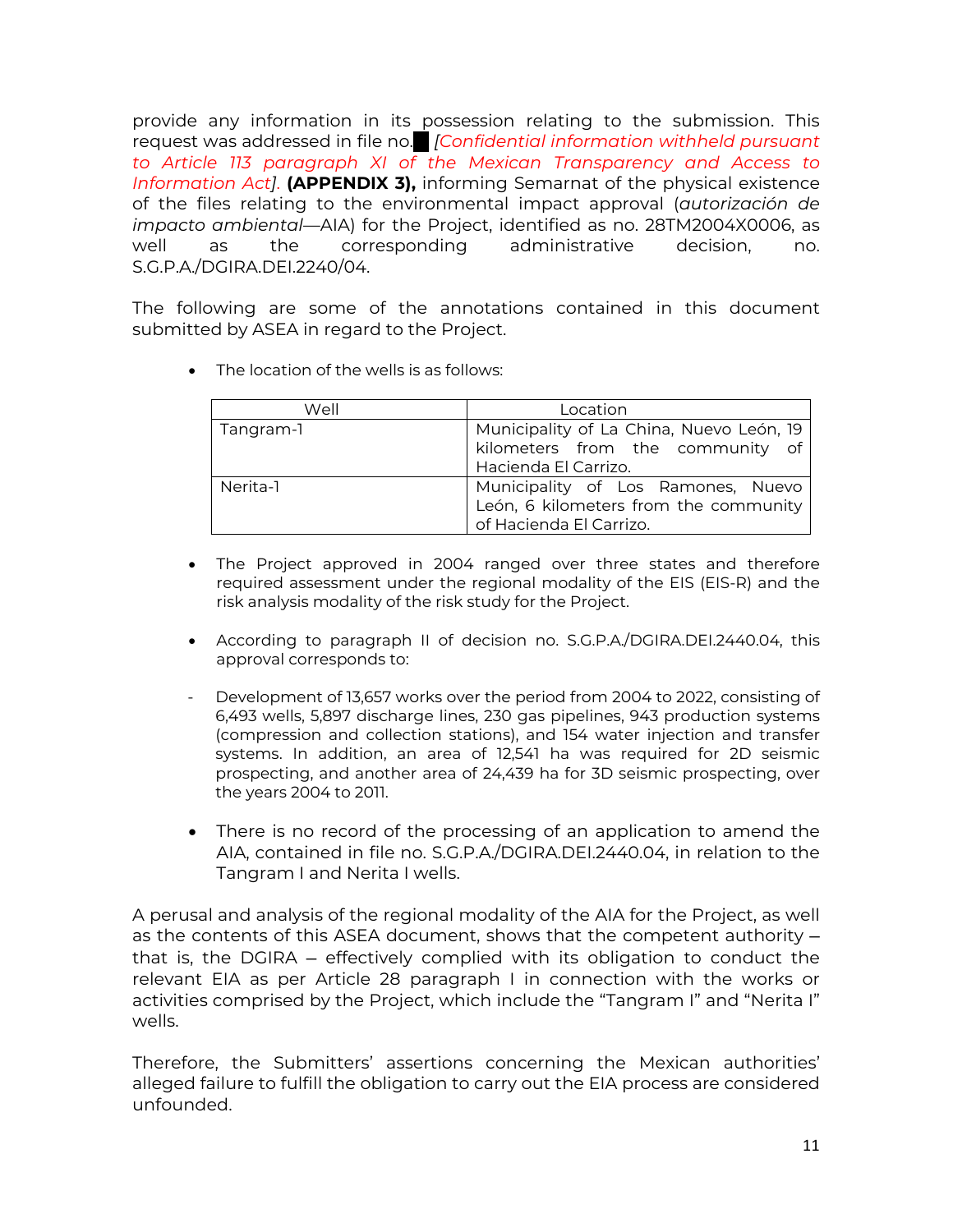# **B) Access to information on the EIS**

The Submitters further assert that they searched for the EIS corresponding to the works described in the submission on the portals and websites but did not find these documents. For this reason, they contend that the activities were carried out without due environmental impact approval (AIA); that the environmental impact of the activities carried out by PEMEX in the community of Hacienda El Carrizo was negative, and that no authority has taken action on this matter to date.<sup>[13](#page-11-0)</sup>

In this regard, we note that, according to file no. *... [Confidential information withheld pursuant to Article 113 paragraph XI of the Mexican Transparency and Access to Information Act],* it[the EIS] was sent by ASEA, and that the EIS and the corresponding AIA are public information and can be found at the following links:

[https://apps1.semarnat.gob.mx:8443/dgiraDocs/documentos/tamp/estudios/20](https://apps1.semarnat.gob.mx:8443/dgiraDocs/documentos/tamp/estudios/2004/28TM2004X0006.pdf) [04/28TM2004X0006.pdf](https://apps1.semarnat.gob.mx:8443/dgiraDocs/documentos/tamp/estudios/2004/28TM2004X0006.pdf) and [https://apps1.semarnat.gob.mx:8443/dgiraDocs/documentos/tamp/resolutivos/2](https://apps1.semarnat.gob.mx:8443/dgiraDocs/documentos/tamp/resolutivos/2004/28TM2004X0006.pdf) [004/28TM2004X0006.pdf.](https://apps1.semarnat.gob.mx:8443/dgiraDocs/documentos/tamp/resolutivos/2004/28TM2004X0006.pdf) It should also be noted that not only was the information published on the portals of the Semarnat website, but also that it is currently possible for anyone to request any public information they may need from the INAI, which the Submitters did not do in this case.

As to the Submitters' assertion that "neither the government nor PEMEX complied with the public participation requirement of LGEEPA Article 177,"<sup>[14](#page-11-1)</sup> it should be noted that the article governing public consultation is LGEEPA Article 34, which establishes that once an EIS is received, a file must be submitted to be made available to the public, so that anyone can view it. At the request of any person or community, Semarnat may hold a public consultation. The documents in the EIS file show that the Project was published for viewing in the Ecological Gazette and on the Ministry's online platform, to allow for public consultation. The documents also show that no requests for public consultation were received during the EIA process. Therefore, the Party's view is that the Submitters have failed to indicate at what time and in what manner this right was violated.

# **C) Failure to enforce mitigation measures**

The Submitters assert a failure to effectively enforce the environmental law in relation to site restoration and abandonment subsequent to hydraulic fracturing in the community of Hacienda El Carrizo, municipality of Los Ramones, Nuevo León.[15](#page-11-2)

<span id="page-11-0"></span><sup>13</sup> *Ibid.* at 7.

<span id="page-11-1"></span><sup>14</sup> Submission, *op. cit*.

<span id="page-11-2"></span><sup>15</sup> *Ibid.* at 2.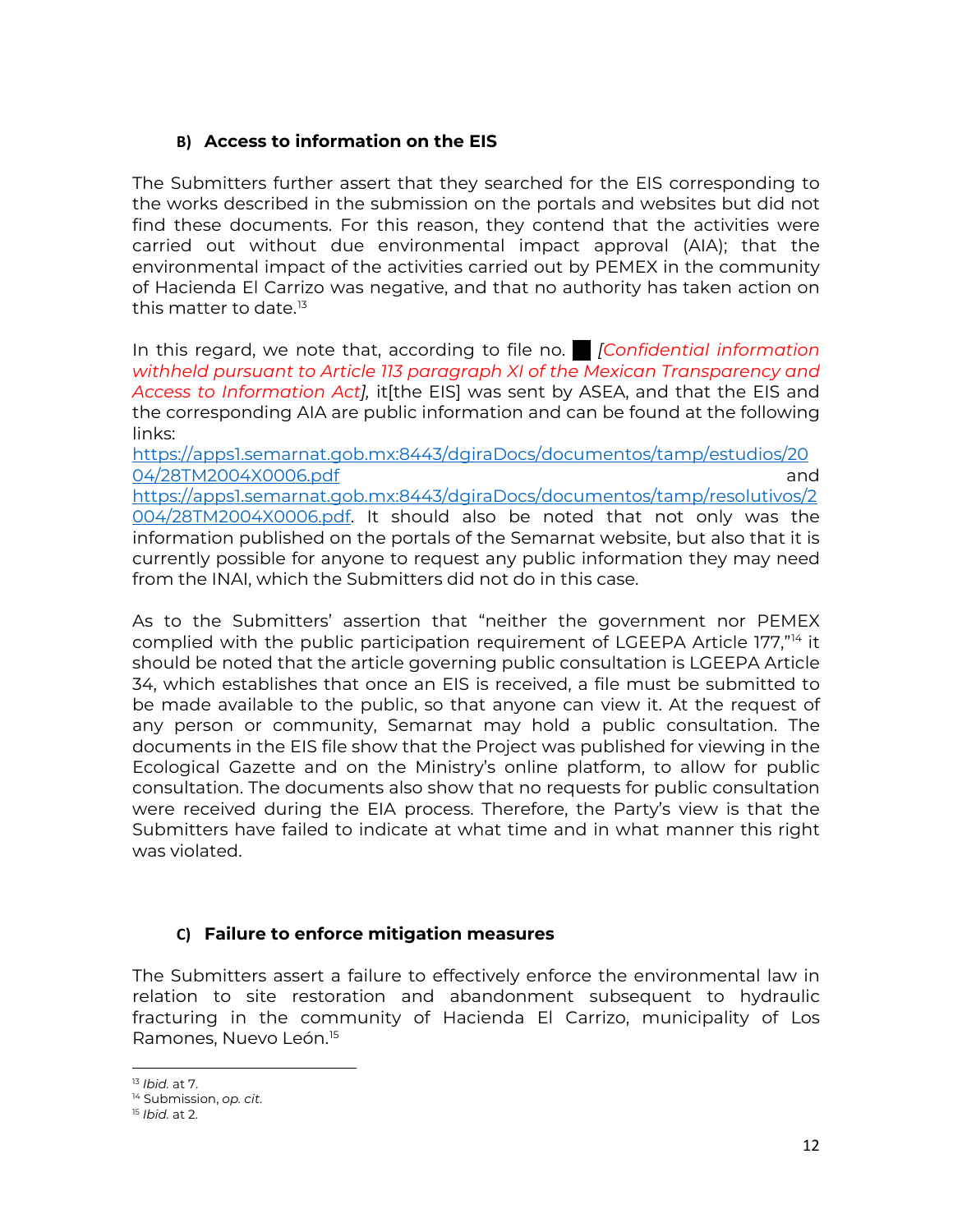The Submitters assert that Mexico is failing to effectively enforce LFRA Article 10, establishing responsibility for environmental harm and the obligation to repair it, with respect to the water-, soil-, and biodiversity-related environmental harms which, taken together, are causing ecological disequilibrium that is affecting the health and well-being of the residents of the community of Hacienda El Carrizo, municipality of Los Ramones, Nuevo León.<sup>[16](#page-12-0)</sup>

On this point, the Secretariat found that LFRA Article 10 and LGEEPA Article 15 paragraphs II and IV qualify as environmental law, since their primary purpose is the protection of the environment through the imposition of obligations to repair harm and make environmental compensation.

LFRA Article 10 reads as follows:

**Article 10.** Any physical or legal person who, by his act or omission, directly or indirectly causes harm to the environment shall be responsible and obligated to repair the harm, or, where repair is impossible, to make the applicable environmental compensation, as prescribed by this Act. He shall likewise be obligated to take the measures necessary to prevent the harm to the environment from increasing.

On this score, ASEA, in its file no. *... [Confidential information withheld pursuant to Article 113 paragraph XI of the Mexican Transparency and Access to Information Act],* found that the records of the National Hydrocarbons Commission (*Comisión Nacional de* Hidrocarburos—CNH), the "Tangram I" and "Nerita I" wells show no discharge lines or aboveground infrastructure that would give evidence of the wells being used for hydrocarbon extraction. Similarly, PEMEX stated, *[ Confidential information withheld pursuant to Article 113 paragraph XI of the Mexican Transparency and Access to Information Act],* that the "Tangram I" and "Nerita I" wells are not covered by any deed of transfer or contract and have not been operating since their cessation of operations in 2013. For this reason, since there are no operations at this time, there are no grounds for the corresponding mitigation measures to have been applied. Nor has there been any proof of environmental harm that would require a remedy in the case at hand.

In addition, the Party considers it important to specify that while the article's provisions do qualify as environmental law, LFRA is enforced by means of one of the administrative or judicial proceedings contemplated in Article 27 of the same act. This must necessarily be linked to the violation of the legal provisions governing citizen complaints or to some jurisdictional proceeding in which the LFRA must be enforced in order to obtain the relevant environmental reparation or compensation.<sup>[17](#page-12-1)</sup>

<span id="page-12-0"></span><sup>16</sup> *Ibid.* at 11.

<span id="page-12-1"></span><sup>17</sup> **Article 27.** The persons and institutions legitimated under Article 28 of this Act may sue for a ruling of environmental responsibility and compliance with the obligations, payments, and services set out in this Title, as prescribed by this Act, the Federal Code of Civil Procedure, or in accordance with the federal law governing those judicial proceedings to which Article 17 of the Constitution refers.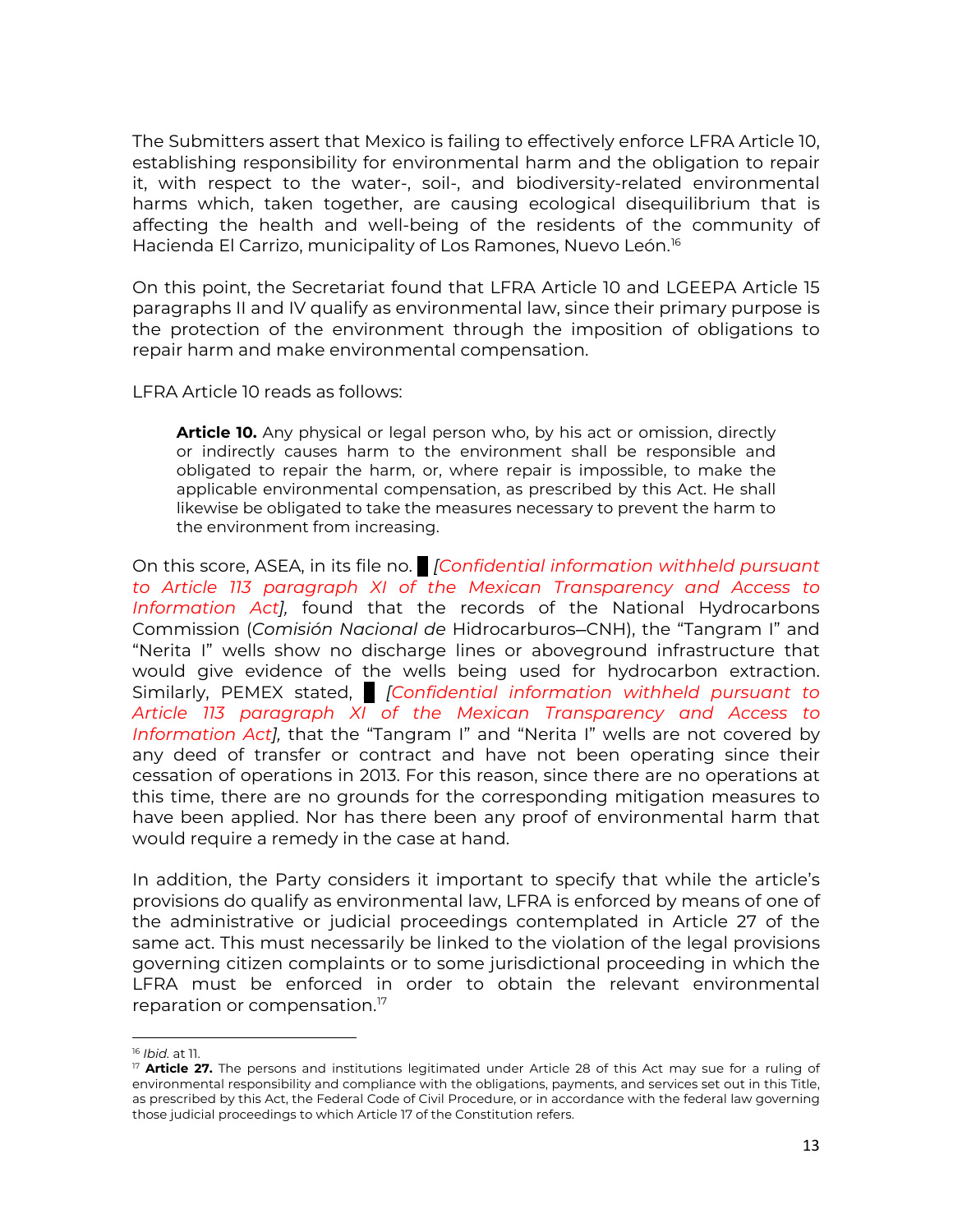For these reasons, the Party's view is that this provision should not be reviewed as part of this submission process, since the proper legal mechanisms that could be applied to seek environmental reparation or compensation have not been exhausted, where these are considered relevant.

# **d) LGEEPA Article 170, authorizing Semarnat to apply safety measures**

The Submitters assert that due to the hydraulic fracturing done through the "Tangram I" and "Nerita I" wells, the community of El Carrizo in the municipality of Los Ramones was affected by damage to the aquifers, and the residents of this community experienced damages to the structure of their houses. On these grounds, they assert that Semarnat failed to fulfill its duties as regards the application of safety measures under LGEEPA Article 170. [18](#page-13-0) In this regard, the Secretariat noted in its determination that this provision qualifies as environmental law and should be reviewed, since its primary purpose is environmental protection. [19](#page-13-1)

The article in question provides that where there exists an imminent risk of ecological disequilibrium or of serious harm to or deterioration of natural resources, or in cases of contamination with dangerous consequences for ecosystems, Semarnat may order the application of various safety measures.

LGEEPA Article 170 reads as follows:

**Article 170.** Where there exists an imminent risk of ecological disequilibrium or of serious harm to or deterioration of natural resources, or in cases of contamination with dangerous consequences for ecosystems, their components, or public health, the Ministry may, with proper justification, order any of the following safety measures:

**I.** temporary partial or total closing of sources of contamination and of facilities handling or storing specimens, products, or subproducts of wildlife species, forest resources, or carrying on activities that give rise to the conditions to which the first paragraph of this article refers;

**II.** seizure of hazardous materials and wastes as well as specimens, products, or subproducts of wildlife species or their genetic material, forest resources, and also property, vehicles, tools, and instruments directly related to the conduct giving rise to the application of the safety measure; or

**III.** neutralization or any similar measure to prevent hazardous materials or wastes from giving rise to the effects contemplated in the

**Article 30.** The Federal Judicial Branch shall have district courts with special environmental jurisdiction. In the absence thereof, the competent district judges shall have jurisdiction over the judicial proceedings relating to environmental responsibility to which this Title refers.

<span id="page-13-0"></span><sup>&</sup>lt;sup>18</sup> Submission at 10.

<span id="page-13-1"></span><sup>&</sup>lt;sup>19</sup> Article 14(1) Determination, at par. 22.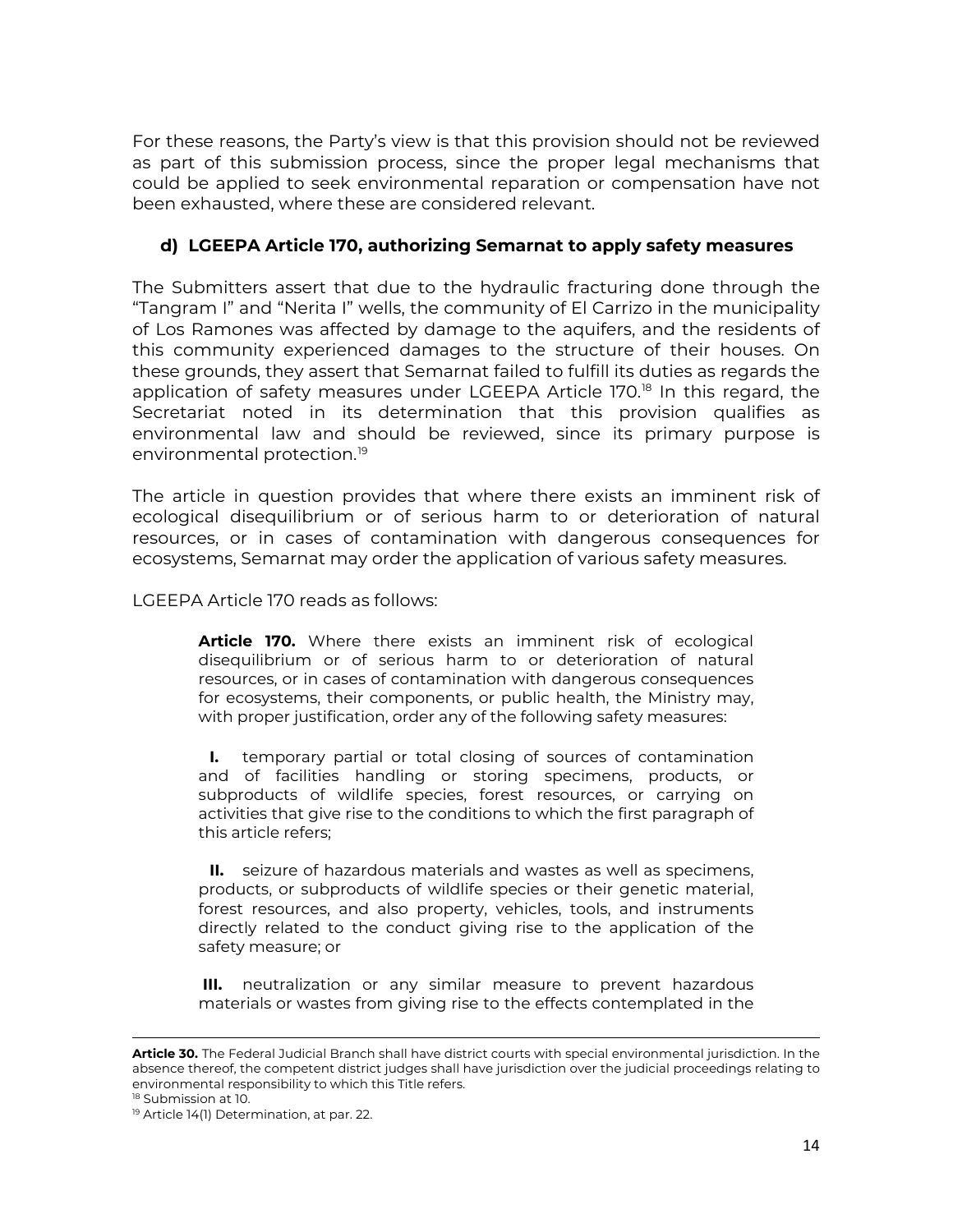first paragraph of this article. In addition, the Ministry may apply to the competent authority for the application of any safety measure that may be prescribed by other provisions.

On this point, the Party considers it important to note that Article 1 of the National Agency for Industrial Security and Environmental Protection in the Hydrocarbon Sector Act (*Ley de la Agencia Nacional de Seguridad Industrial y de Protección al Medio Ambiente del Sector de Hidrocarburos*—ASEA Act)[20](#page-14-0) provides that ASEA is a deconcentrated administrative body of Semarnat, whose powers in relation to hydrocarbon-related safety measures are spelled out in Article 5 paragraph XI of the act, which reads as follows:

**Article 5.** The Agency shall have the following powers: **XI.** To apply any safety measures, urgent measures, or sanctions that may be applicable under the relevant legislation.

On this basis, the hydrocarbon-related files processed by the Ministry of Energy [*Secretaría de Energía—(*Sener)], the AIAs issued by the DGIRA, and the corresponding inspection and surveillance proceedings carried out by Profepa were transferred to ASEA at its inception. Therefore, based on the agency's duties and powers as set out in the ASEA Act, in file no. *... [Confidential information withheld pursuant to Article 113 paragraph XI of the Mexican Transparency and Access to Information Act],* stated that the Industrial Supervision, Inspection, and Surveillance Unit (*Unidad de Supervisión, Inspección y Vigilancia Industrial*), in file no. *... [Confidential information withheld pursuant to Article 113 paragraph XI of the Mexican Transparency and Access to Information Act],* stated that:

- A search in the records of Immediate Notices (*Avisos Inmediatos*) and Formalization of Notices (*Formalización de Avisos*), whereby the regulated parties declare the existence of spills, infiltrations, discharges, or dumping of hazardous materials or wastes in quantities greater than  $1 \text{ m}^3$ , found no report of environmental incidents related to the Tangram 1 or Nerita 1 wells, nor any record of the occurrence of incidents or accidents connected with the wells, or with any other well in the municipalities of Los Ramones or La China in the state of Nuevo León.
- There is no report to the Supervision Unit (*Unidad de Supervisión*) of operating safety incidents or accidents giving rise to supervision, inspection, or surveillance measures, and the files transferred from Profepa and Sener to ASEA contain no evidence of proceedings brought in regard to alleged environmental impacts or operating safety issues.
- The records of the CNH indicate that these wells lack discharge lines and aboveground infrastructure giving indicating that they are operating, nor are they under any deed of transfer or contract, thus corroborating that the wells are not currently operating.

<span id="page-14-0"></span><sup>20</sup> Published 11 August 2014.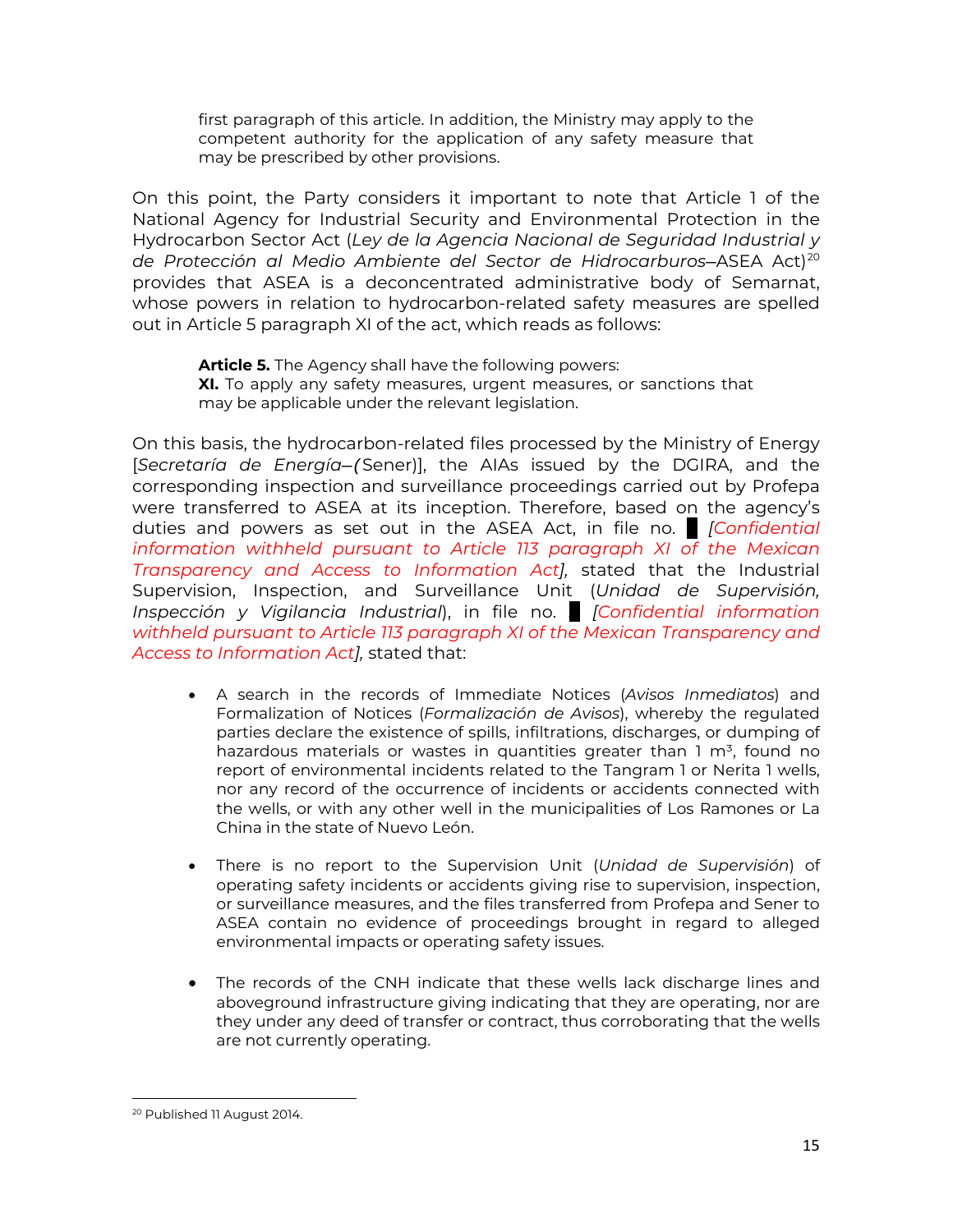Similarly, ASEA, in its file no. ASEA/UAJ/0068/2019, noted that due to the absence of records of incident or accident reports linked to the "Tangram I" and "Nerita I" wells, and the absence of reports on the occurrence of operating safety incidents or accidents linked to the wells, there have been no supervision, inspection, or surveillance measures applied to these facilities that might have given rise to administrative proceedings resulting in the application of safety measures (**APPENDIX 3**). [21](#page-15-0)

The foregoing considerations lead to the conclusion that the Submitters' assertion of failure to enforce LGEEPA Article 170 by Semarnat, with respect to the application of safety measures, is without basis, since the application of hydrocarbon-related measures is governed by Article 22 of the ASEA Act, which reads as follows:

**Article 22.** Where any work or facility poses a critical risk in terms of industrial safety, operating safety, or environmental protection, the Agency shall order one or more of the following safety measures:

I. suspend work relating to the construction of works or facilities;

II. order a temporary total or partial shutdown of the works, facilities, or systems;

III. order a temporary suspension of the supply or service;

IV. seize substances, materials, equipment, accessories, ducts, facilities, systems, or vehicles of any kind, and

V. remove substances, materials, equipment, or accessories from use.

Where it exercises any of the safety measures set out in this article, the Agency shall immediately give notice thereof, for the relevant purposes, to the authority that issued the corresponding permits or approvals.

In light of the above attributed to ASEA in Article 5 paragraph XI of ASEA Act it is the [Party's] view that the Submitters' assertion is without basis since, as stated above, ASEA has no record of any administrative proceeding against PEMEX in which safety measures were ordered. Consequently, the [Party's] view is that there is no evidence to suggest that the Mexican authorities failed to enforce the obligation to apply safety measures with relation to any risk or harm that may have been caused to the environment during the exploratory phase of operation of the "Tangram I" and "Nerita I" wells.

# **e) Water quality**

<span id="page-15-0"></span><sup>&</sup>lt;sup>21</sup> National Industrial Security and Environmental Protection Agency for the Hydrocarbon Sector, file no. ASEA/UAJ/0068/2019, at 8–9 (10 June 2019).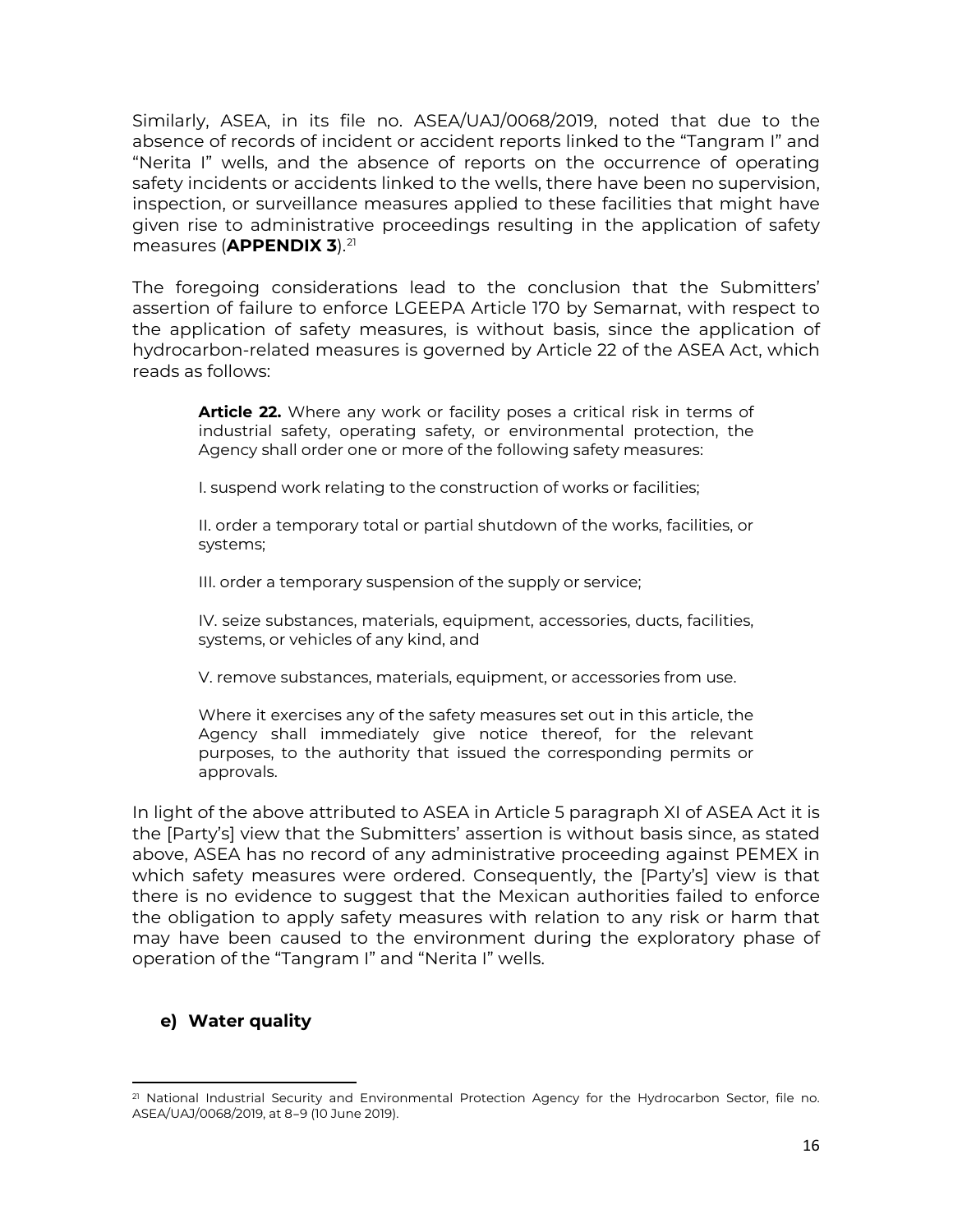# • **LGEEPA Article 88 paragraph III on sustainable water use**

The Submitters assert a failure of effective enforcement in connection with the matters governed by LGEEPA Article 88; to wit, they have learned that the hydraulic fracturing process requires millions of liters of water, exceeding the capacity of the local aquifers. They add that since 2014, the community of Hacienda El Carrizo, in the municipality of Los Ramones, has begun to experience water scarcity and pollution. The Submitters note that these phenomena have occurred after the hydraulic fracturing wells were drilled.<sup>[22](#page-16-0)</sup>

In this regard, the Secretariat found that LGEEPA Article 88 paragraph III, in addition to qualifying as environmental law, relates to the Submitters' assertions on the carrying capacity of the aquifers. It also found that this provision is reviewed in the light of the other provisions relating to sustainable water use cited in the submission; specifically, LGEEPA Article 122 and Articles 8, 16, and 18 of the Contamination Prevention Guidelines. [23](#page-16-1)

LGEEPA Article 88 paragraph III reads as follows:

**Article 88.** For the sustainable use of water and aquatic ecosystems, the following criteria shall be considered:

III. To maintain the integrity and equilibrium of the natural elements involved in the water cycle, the protection of soils and wooded or forested areas and the maintenance of basic flows in watercourses shall be considered, along with the recharge capacity of aquifers.

On this point, it is important to specify that pursuant to Article 9 of the National Waters Act (*Ley de Aguas Nacionales—*LAN) Conagua is the national body responsible for regulating and managing water resources under federal jurisdiction. For this reason, in order to issue this Party Response, its support was solicited for information about concessions granted to PEMEX for the use, enjoyment, and exploitation of national waters for the operation of the "Tangram I" and "Nerita I" wells.

Conagua, in its file no. BOO.06.01.211 **(APPENDIX 4),** stated that in regard to concessions for the use, enjoyment, and exploitation of national waters, these would be authorized only where required during the hydrocarbon extraction phase, as prescribed by the Act.

According to the information provided by ASEA in its files *... [Confidential information withheld pursuant to Article 113 paragraph XI of the Mexican Transparency and Access to Information Act],* and ASEA/UAJ/0068/2019, it is evident from the public information available from the CNH, and from the report produced by PEMEX as instructed by ASEA in order to respond to the Submitters' citizen complaint, that the "Tangram I" and "Nerita I" wells are not

<sup>22</sup> Submission at 8.

<span id="page-16-1"></span><span id="page-16-0"></span><sup>23</sup> Article 14(1) Determination, at par. 20.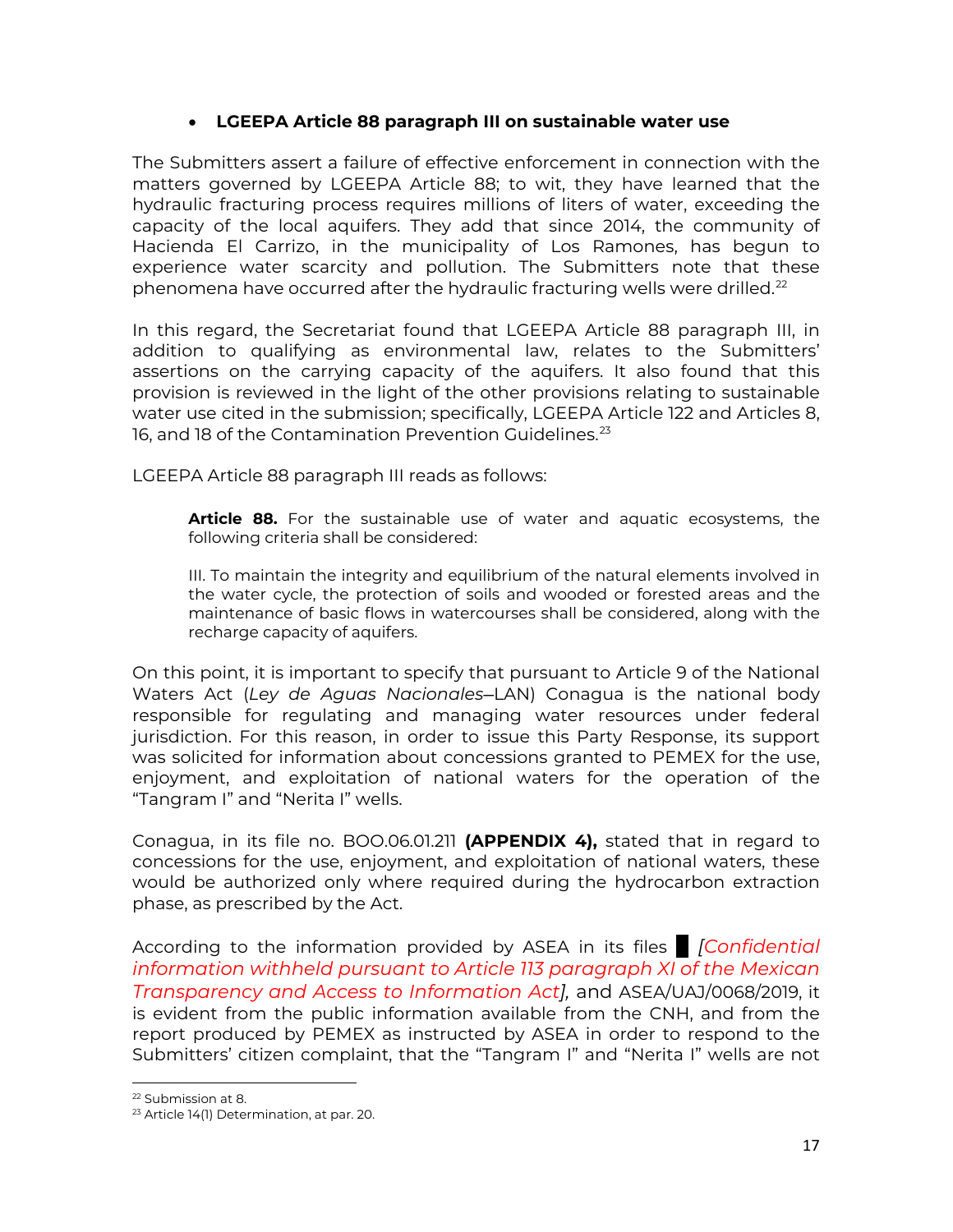currently operating, lack aboveground infrastructure indicating that they have been operating, and are not covered by any deed of transfer or contract under any of the existing modalities.

It follows that, since these wells are not in the hydrocarbon extraction phase, there has been no obligation for them to be granted concessions by Conagua for use, enjoyment, and exploitation of national waters. These considerations show that there can be no presumption of a failure to effectively enforce Article 88 paragraph III with respect to the protection of soils and wooded or forested areas, watercourses, and aquifer recharge.

# **f) LGEEPA Article 122, applicable to wastewater control**

In the context of this submission process, the Secretariat found that LGEEPA Article 122 qualifies as environmental law, [24](#page-17-0) and it relates to the Submitters' assertions concerning the failure to prevent contamination of the receiving bodies into which wastewater was dumped.

LGEEPA Article 122 reads as follows:

**ARTICLE 122.** Wastewater arising from urban public uses or from industrial or agricultural uses that is discharged into the drainage and sewer systems of localities or into watersheds, rivers, riverbeds, reservoirs or other bodies of water or watercourses, as well as waters allowed to infiltrate into the subsoil by any means, and in general waters spilled onto soils, must meet the conditions necessary to prevent:

- **I.** contamination of the receiving bodies;
- **II.** Interference with water treatment processes, and

**III.** Disruptions, impediments or alterations to the proper use or adequate operation of systems, or to the hydraulic capacity of watersheds, watercourses, reservoirs, water tables or other national bodies of water or sewer systems.

In this regard, the Public Registry of Water Rights Office (*Gerencia del Registro Público de Derechos de Agua*) of the Water Administration Division (*Subdirección General de Administración del Agua*) of Conagua, in its file no. BOO.2.02-2362 of 2 December 2019, reported that a search in the database of the Public Registry of Water Rights found no wastewater discharge permits issued for the municipalities of Los Ramones or La China in the state of Nuevo León in connection with alleged hydraulic fracturing in the "Tangram I" and "Nerita I" wells **(APPENDIX 4).**

Likewise, ASEA, in its file no. ASEA/UAJ/0068/2019 of 10 June 2019 **(APPENDIX 3)**, in relation to the Submitters' assertions concerning failures to enforce LGEEPA

<span id="page-17-0"></span><sup>24</sup> *Ibid.,* at par. 21.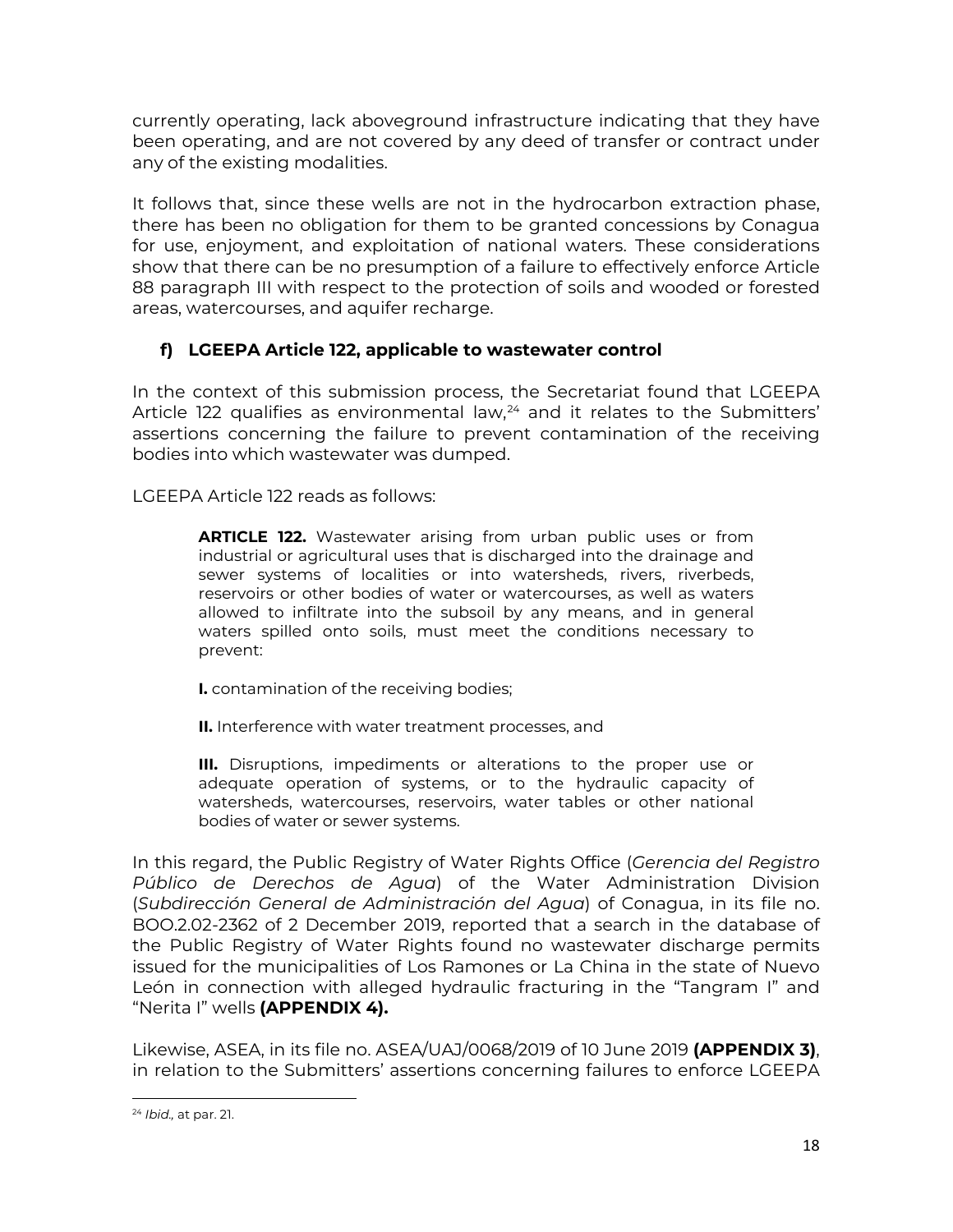Article 122 in connection with wastewater disposal resulting from the drilling of the "Tangram I" and "Nerita I" wells, noted that:

- The EIS filed by PEMEX Exploración y Producción and the corresponding decision, S.G.P.A./DGIRA.DEI.2440.04, established the need for equipment to collect and channel the resulting wastewater and to have safety measures to prevent wastewater dispersal, with no plan for wastewater to be discharged into geological formations through wastewater wells.
- In addition, it states that the DGIRA, in the corresponding AIA, placed a restriction on the dumping of produced water<sup>[25](#page-18-0)</sup> into natural watercourses, beds, or national property where wastewater is discharged, or onto land where it could seep into and contaminate soil or aquifers.

Furthermore, in the file in question, ASEA states that according to public information from the CNH, there is no record of the existence of wastewater wells in the municipality of Los Ramones, Nuevo León, and it therefore adds that there is no indication that produced water resulting from the drilling of the "Tangram I" and "Nerita I" wells was discharged in this municipality.

In view of the foregoing, the Party's view is that the competent domestic authorities did not fail to effectively enforce LGEEPA Article 122, since the treatment of wastewater and produced water was subject to collection and channeling for final disposal, these being non-reusable byproducts.

# **g) Article 91 of the LGPGIR Regulation, requiring wastewater to be discharged into geologically stable formations**

Concerning Article 91 of the LGPGIR Regulation, which provides that hazardous waste disposal or final disposal may take place in controlled confinement (paragraph I) or by being confined in geologically stable formations (paragraph II), the Secretariat found paragraph II of this article to be eligible for review, since in addition to qualifying as environmental law, it relates to the Submitters' assertion relating to the alleged dumping of wastewater from the hydraulic fracturing process into geological formations.[26](#page-18-1)

Article 91 paragraph I [sic: II] reads as follows:

**Article 91.** The final disposal of hazardous waste may take place by means of:

**II.** confinement in geologically stable formations.

<span id="page-18-1"></span><span id="page-18-0"></span><sup>25</sup> Mexican Official Standard NOM-143-Semarnat-2003, *Establishing environmental specifications for the management of produced water associated with hydrocarbons* (online at http://biblioteca.semarnat.gob.mx/janium/Documentos/Ciga/agenda/PPD02/DO561.pdf), defines produced water as "water associated with the hydrocarbon in the deposit that rises to the surface during the extraction thereof; contains salts and may contain metals, and is considered an unusable byproduct." <sup>26</sup> Article 14(1) Determination, at par. 25.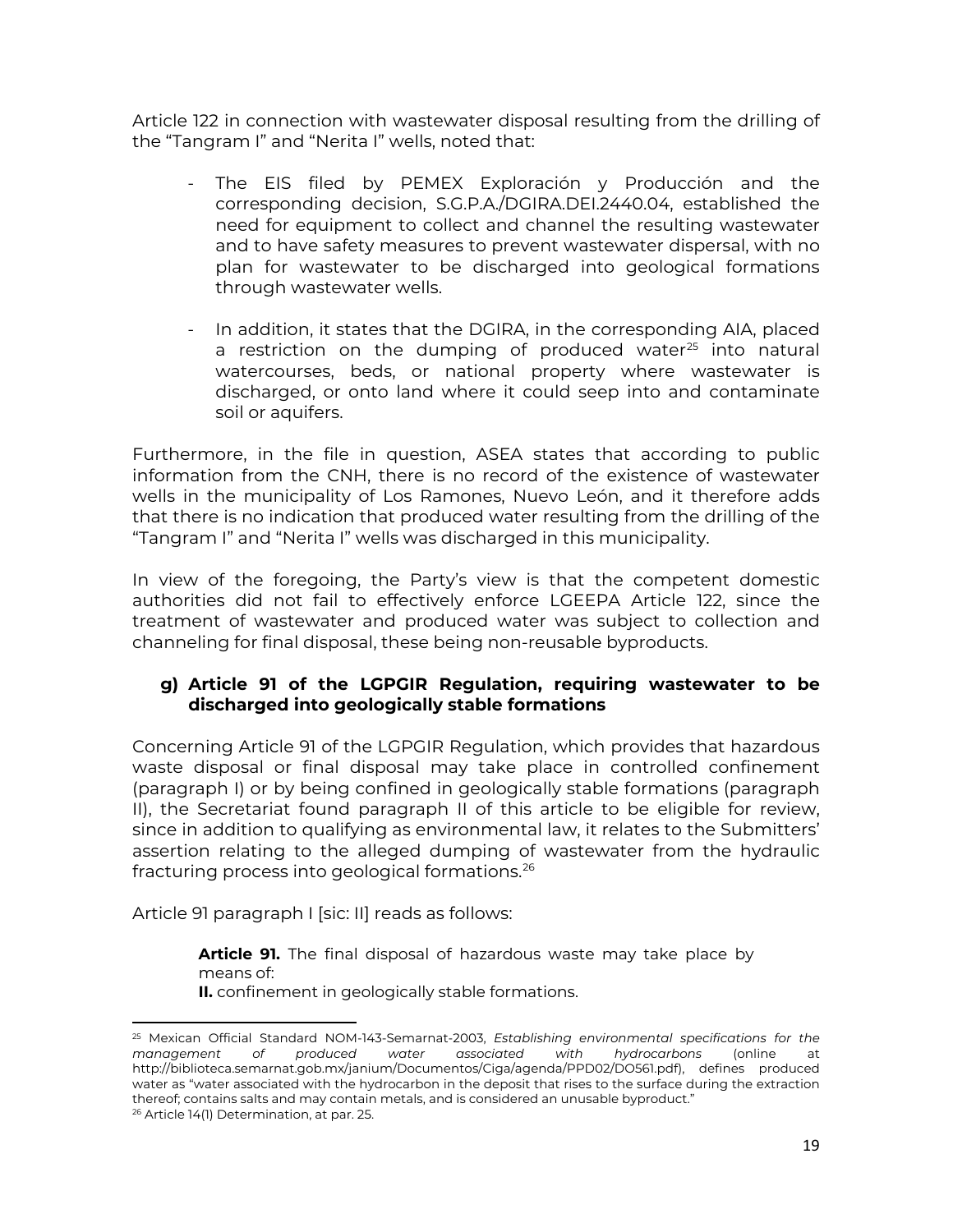In this regard, it is important to specify that while this provision does qualify as environmental law, hydrocarbon-associated water arising during the extraction process is not classified as hazardous waste but as produced water pursuant to Mexican Official Standard NOM-143-Semarnat-2003, *Establishing the environmental specifi-cations for the management of produced water associated with hydrocarbons.*

This being the case, the provisions of LGPGIR Article 91 paragraph I [sic: II] do not apply to the matters raised in this submission process. Furthermore, and as noted above, in the municipality of Los Ramones, condition no. 3 of administrative decision S.G.P.A./DGIRA.DEI.2440.04 expressly provides for temporary storage of any hazardous waste generated for final disposal in authorized confinement centers, and that such waste could not be dumped on soil, into bodies of water, or onto vegetation. In addition, the decision was made conditional on the presence of equipment for collecting and channeling the resulting wastewater, with no implication that wastewater was to be discharged into geological formations through wastewater wells.

# **h) Articles 8, 16 and 18 of the Contamination Prevention Guidelines, applicable to the prevention of subsoil and aquifer contamination**

The Secretariat found that Articles 8, 16 and 18 of the Contamination Prevention Guidelines qualify as environmental law, since their primary purpose is the protection of the environment through provisions for the preservation of water quality.<sup>[27](#page-19-0)</sup>

However, these guidelines were issued on 30 August 2017 and took effect on the day after their publication;<sup>[28](#page-19-1)</sup> that is, four years after the conclusion of the exploration phase of the "Tangram" and "Nerita I" wells.

Under Article 14 of the Mexican Constitution, the Mexican authorities may not give retroactive effect to legal provisions with prejudice to regulated parties. Therefore, the Party's view is that these provisions are not applicable to the exploration processes. As to the extraction phase, according to the information provided by ASEA and PEMEX Exploración y Producción, the "Nerita I" and "Tangram I" wells have not been operating since 2013.

In sum, given these considerations, the Party's view is that Articles 8, 16 and 18 of the Contamination Prevention Guidelines, applicable to the prevention of subsoil and aquifer contamination, should not form a part of this submission process.

<span id="page-19-0"></span><sup>27</sup> *Ibid.,* at par. 28.

<span id="page-19-1"></span><sup>28</sup> Official Gazette of the Federation, Guidelines applicable to the prevention of subsoil and aquifer contamination, and the contamination, and the contamination, at the contamination, at the contamination, at the contamination, at the contamination, at the contamination, at the contamination, at the contamination, at the

[http://www.dof.gob.mx/nota\\_detalle.php%3Fcodigo%3D5495543%26fecha%3D30/08/2017](http://www.dof.gob.mx/nota_detalle.php%3Fcodigo%3D5495543%26fecha%3D30/08/2017).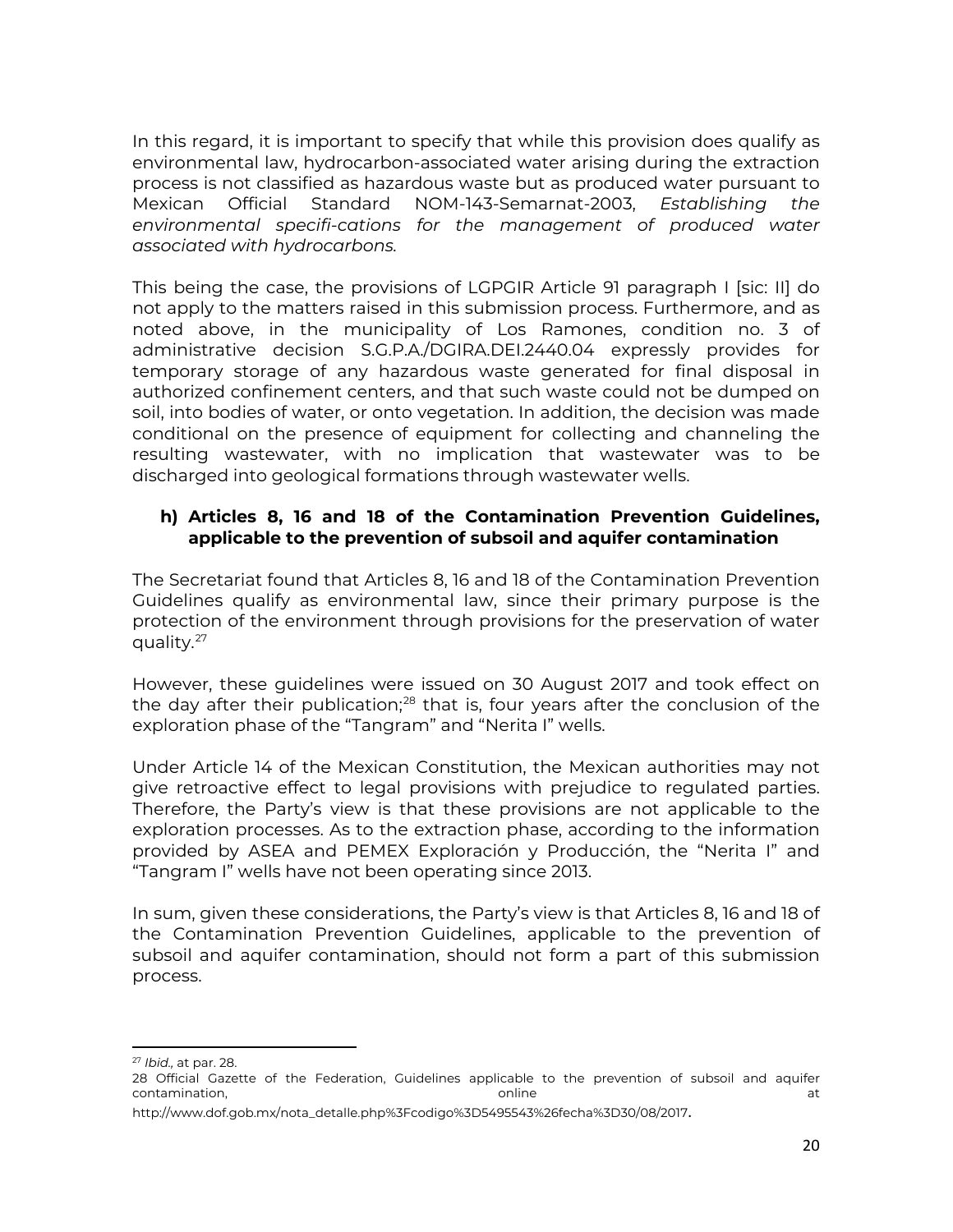### **IV. CONCLUSIONS**

The submission should not have been allowed for review, since it meets neither the requirement of Article 14(1)(c), the criterion of Article 14(2)(a), nor the provision of Article 5.3 of the Guidelines. The matters raised in the submission are currently the subject of a citizen complaint filed by the Submitters with ASEA, and this administrative proceeding is indeed the proper way to ascertain the existence of any environmental harm in connection with the exploration activities that took place in the "Tangram I" and "Nerita I" wells, located in the municipalities of La China and Los Ramones, Nuevo León.

The Submitters have not demonstrated that the alleged harm associated with water availability and contamination is related to the exploratory work done in the "Tangram I" and Nerita I" wells. In particular, there is no evidence of the status of water quality and availability in this area prior to the drilling of the "Tangram I" and "Nerita I" wells, nor that this drilling has affected water quantity and quality. There is a range of activities taking place in the community that could also have considerably affected the region's water resources.

There was no violation of LGEEPA Article 28 paragraphs I and XIII, establishing the obligation to file an EIS prior to the approval of a project. This is because the competent authority of the day — the DGIRA — complied with the obligation to conduct the applicable EIA for the works or activities contemplated as part of the Project.

Nor was there any violation of LFRA Article 10 or LGEEPA Articles 15 paragraphs II and IV and 170, since there is no record of any administrative proceeding against PEMEX that gave rise to the application of safety measures. Therefore, the Party's view is that there is no evidence to suggest that the Mexican authorities failed in their obligation to apply safety measures with relation to any risk or harm that may have been caused to the environment during the exploration process in the "Tangram I" and "Nerita I" wells.

Likewise, it has not demonstrated that there was any violation of LGEEPA Article 88 paragraph III, since the "Tangram I" and "Nerita I" wells currently lack any aboveground infrastructure to indicate that they could have been operating, nor is there any evidence that the wells could have been under any deed of transfer or contract in accordance with the existing modalities. Therefore, the Party's view is that, since these wells are not in the hydrocarbon extraction phase, there was no requirement for Conagua to issue the corresponding concession for the use, enjoyment, and exploitation of national waters.

Similarly, there was no violation of LGEEPA Article 122 or Article 91 of the LGPGIR Regulation, which require wastewater to be discharged into geologically stable formations, since according to the public information available from the CNH, there is no record of the existence of wastewater wells in the municipality of Los Ramones, Nuevo León. Thus, there is no indication that produced water